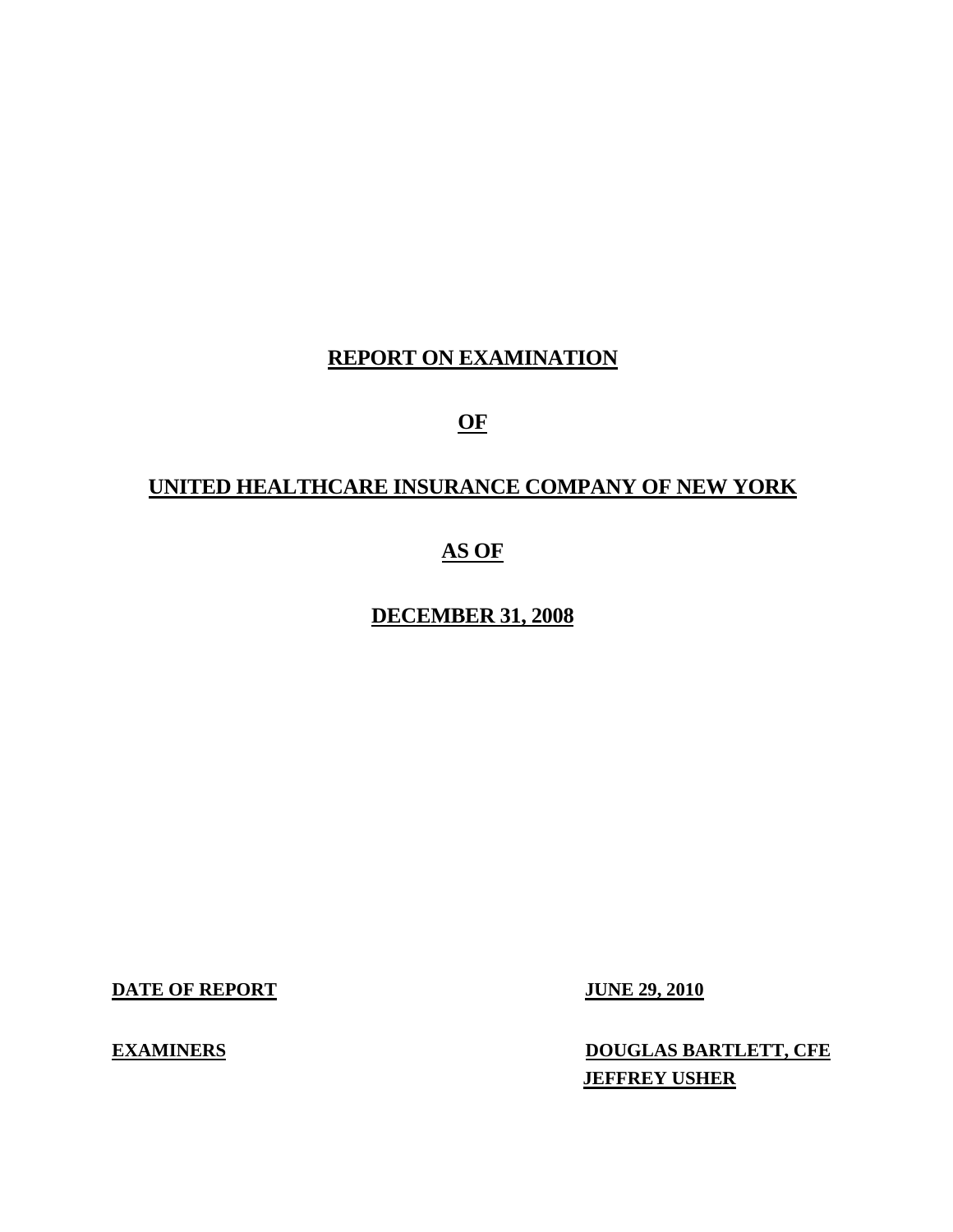# **TABLE OF CONTENTS**

# **ITEM NO.**

# **PAGE NO.**

| 1. | Scope of the examination                                                                                                                                                                            | 3                                                 |
|----|-----------------------------------------------------------------------------------------------------------------------------------------------------------------------------------------------------|---------------------------------------------------|
| 2. | Description of the Company                                                                                                                                                                          | 5                                                 |
|    | Management and controls<br>А.<br>B. Corporate governance<br>C. Territory and plan of operation<br>Holding company system<br>D.<br>E. Reinsurance<br>F. Accounts and records<br>G. Internal controls | 5<br>$\overline{7}$<br>12<br>14<br>15<br>18<br>21 |
| 3. | <b>Financial statements</b>                                                                                                                                                                         | 23                                                |
|    | Balance sheet<br>$A_{-}$<br>B.<br>Statement of revenue and expenses<br>C.<br>Change in capital and surplus                                                                                          | 23<br>25<br>26                                    |
| 4. | Claims unpaid                                                                                                                                                                                       | 26                                                |
| 5. | Compliance with prior report on examination                                                                                                                                                         | 27                                                |
| 6. | Summary of comments and recommendations                                                                                                                                                             | 30                                                |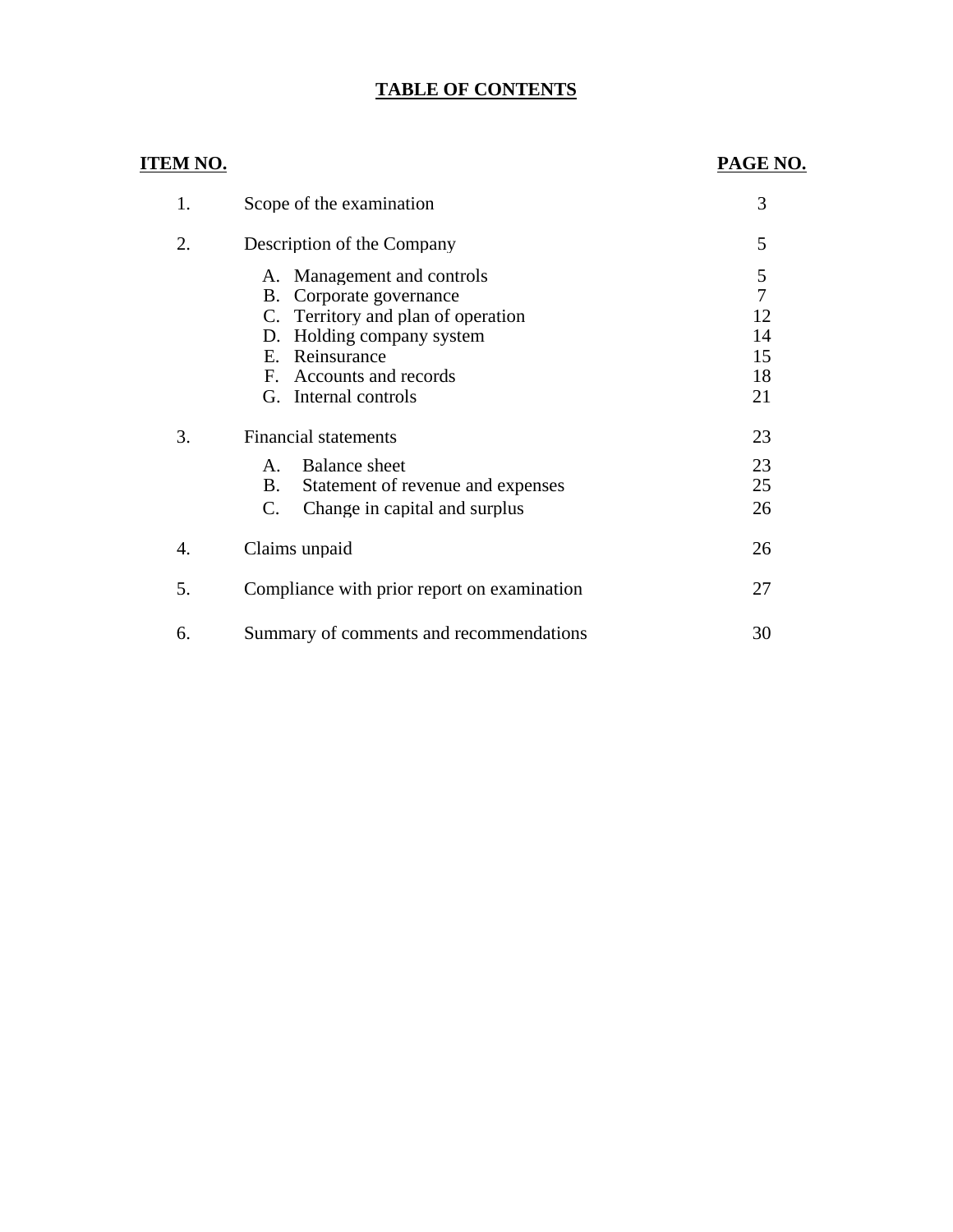

STATE OF NEW YORK INSURANCE DEPARTMENT 25 BEAVER STREET NEW YORK, NEW YORK 10004

David A. Paterson James J. Wrynn Governor Superintendent Superintendent Superintendent Superintendent Superintendent Superintendent Superintendent Superintendent Superintendent Superintendent Superintendent Superintendent Superintendent Superintendent Sup

June 29, 2010

Honorable James J. Wrynn Superintendent of Insurance Albany, New York 12257

Sir:

Pursuant to the requirements of the New York Insurance Law, and acting in accordance with the instructions contained in Appointment Number 30393, dated November 30, 2009, attached hereto, we have made an examination into the condition and affairs of United HealthCare Insurance Company of New York, an accident and health insurer licensed pursuant to Article 42 of the New York Insurance Law, as of December 31, 2008, and submit the following report thereon.

The examination was conducted at the office of United HealthCare Insurance Company of New York located at 450 Columbus Boulevard, Hartford, CT.

Wherever the designations "UHIC NY" or the "Company" appear herein, without qualification, they should be understood to indicate United HealthCare Insurance Company of New York.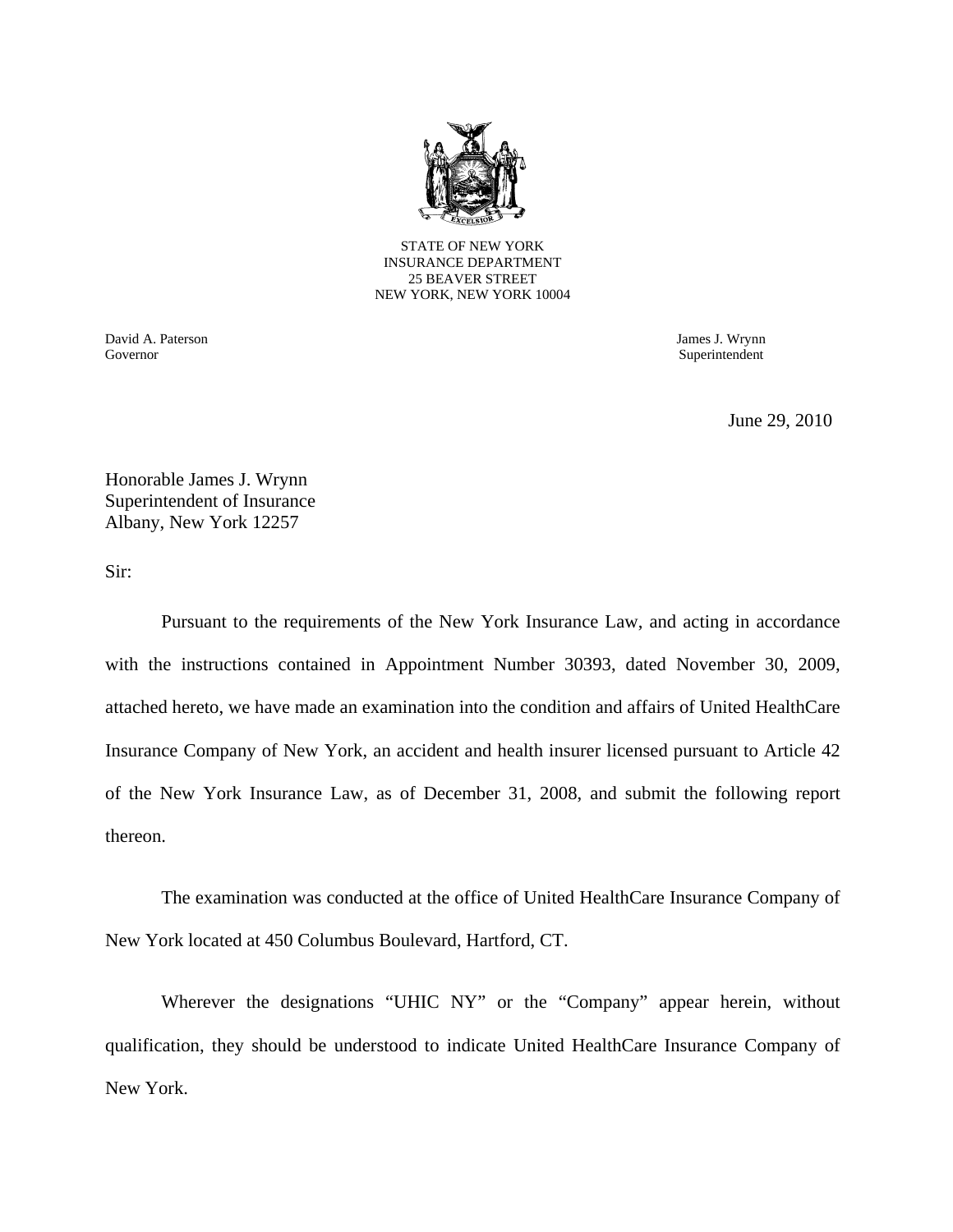United HealthCare Insurance Company of New York is a wholly-owned subsidiary of UnitedHealthcare Insurance Company ("UHIC"), and its ultimate parent is UnitedHealth Group Incorporated.

Wherever the designation "UHG" appears herein, without qualification, it should be understood to indicate the operations of the UnitedHealth Group Incorporated holding company, the Company's ultimate parent.

A concurrent examination was made of UnitedHealthcare of New York, Inc., an affiliated health maintenance organization, licensed pursuant to the provisions of Article 44 of the New York Public Health Law. A separate report thereon has been submitted.

Wherever the designation "UHC NY" appears herein, without qualification, it should be understood to indicate UnitedHealthcare of New York, Inc.

Wherever the designation the "Department" appears herein, without qualification, it should be understood to indicate the New York State Insurance Department.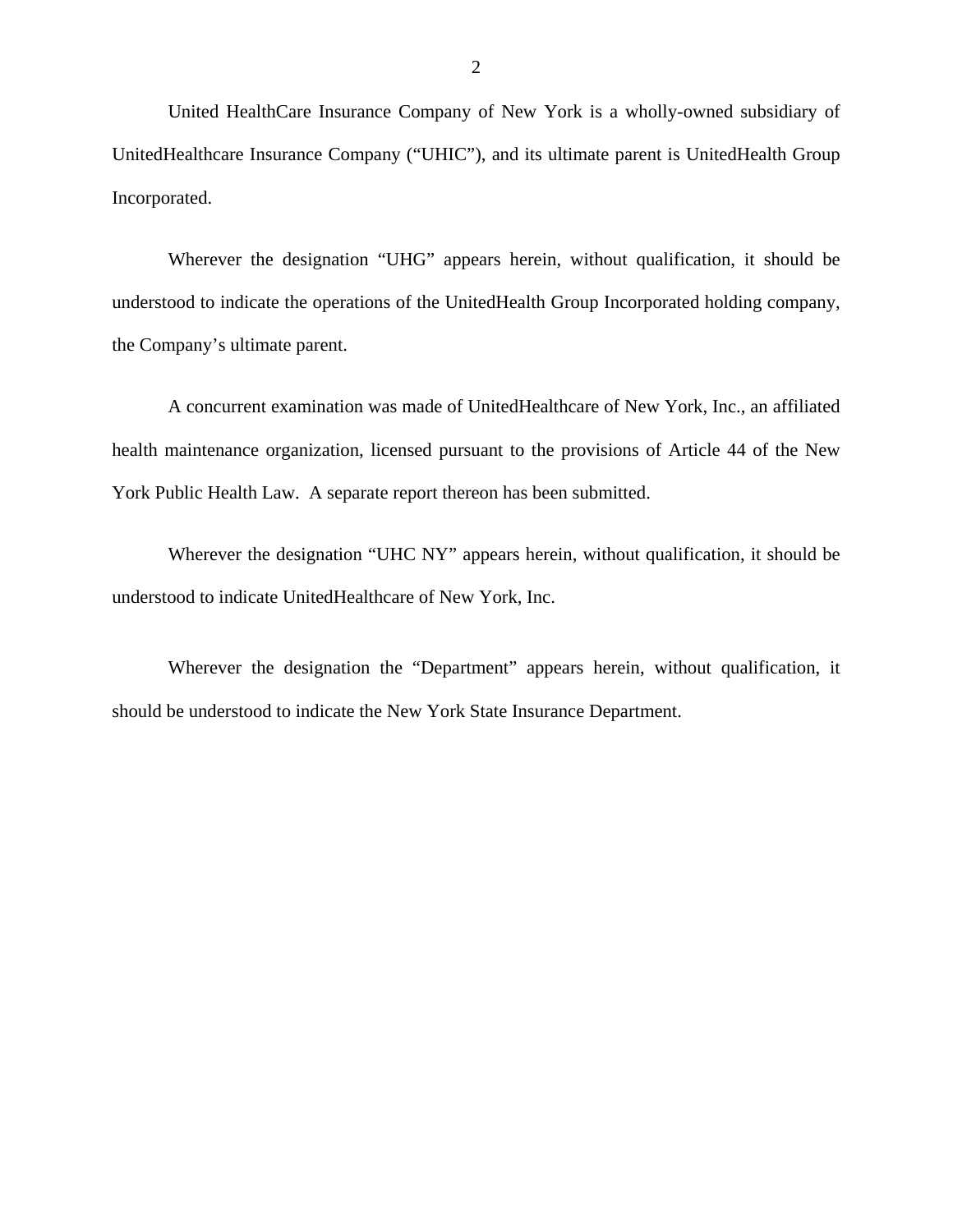### **1. SCOPE OF THE EXAMINATION**

The Company was previously examined as of December 31, 2003. This examination of the Company was a financial examination as defined in the National Association of Insurance Commissioners ("NAIC") *Financial Condition Examiners Handbook, 2009 Edition* (the "Handbook") and it covers the five-year period from January 1, 2004 through December 31, 2008. The examination was conducted observing the guidelines and procedures in the Handbook and, where deemed appropriate by the examiners, transactions occurring subsequent to December 31, 2008 were also reviewed.

The examination was conducted on a risk-focused basis in accordance with the provisions of the Handbook, which provides guidance for the establishment of an examination plan based on the examiners' assessment of risk in the Company's operations and utilizes that evaluation in formulating the nature and extent of the examination. The risk-focused examination approach was included in the Handbook for the first time in 2007; thus, this was the first such type of examination for the Company. The examiners planned and performed the examination to evaluate the Company's current financial condition, as well as identify prospective risks that may threaten the future solvency of UHIC NY.

The examiners identified key processes, assessed the risks within those processes and assessed the internal control systems and procedures used to mitigate those risks. The examination also included an assessment of the principles used and significant estimates made by management, an evaluation of the overall financial statement presentation, and determined management's compliance with the Department's statutes and guidelines, Statutory Accounting Principles, as adopted by the Department, and annual statement instructions.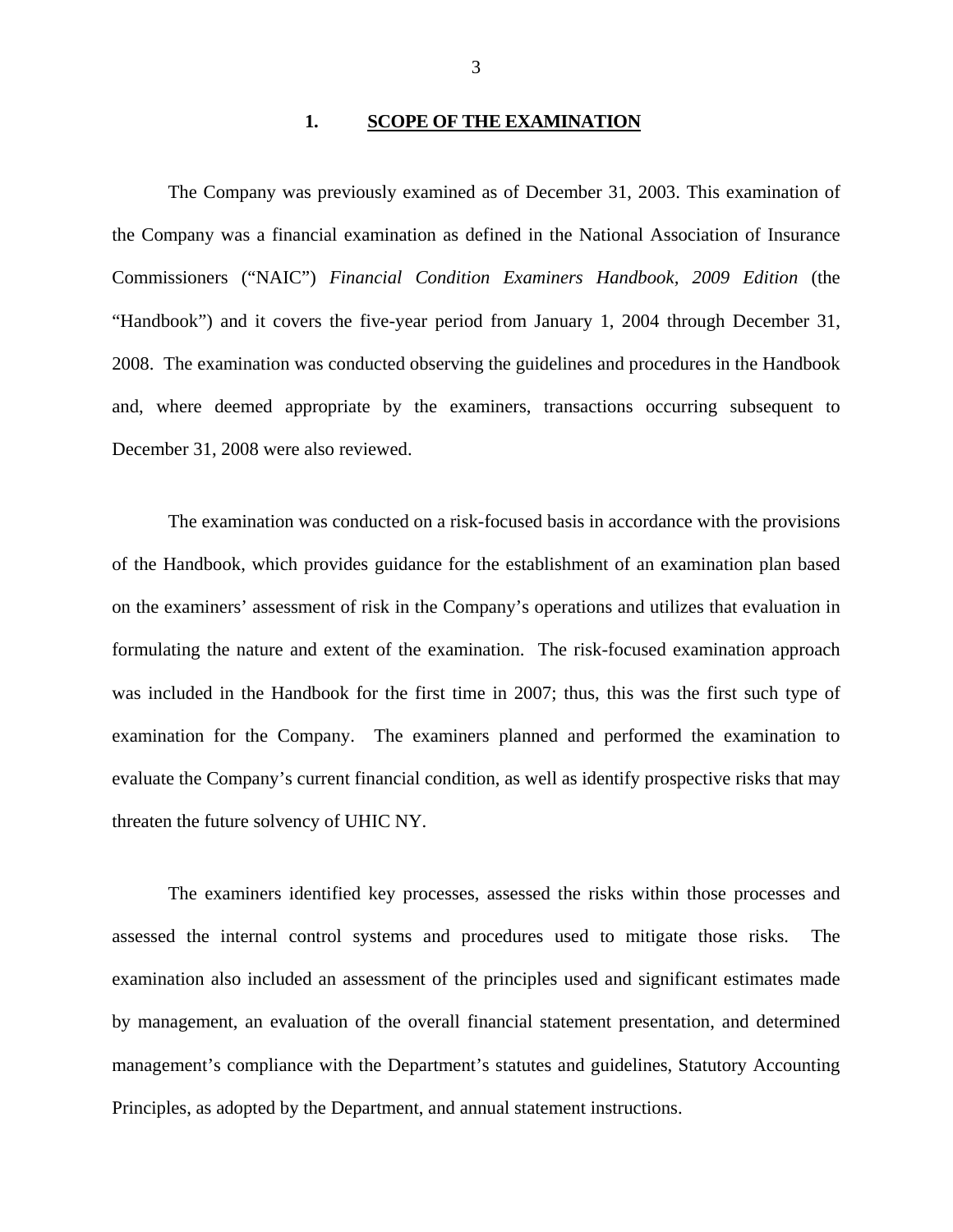Information concerning the Company's organization structure, business approach and control environment were utilized to develop the examination approach. The examination evaluated the Company's risks and management activities in accordance with the NAIC's nine branded risk categories.

These categories are as follows:

- Pricing/Underwriting
- Reserving
- Operational
- Strategic
- Credit
- Market
- Liquidity
- Legal
- Reputational

The Company was audited annually, for the years 2004 through 2008, by the accounting firm of Deloitte & Touche LLP ("D&T"). The Company received an unqualified opinion in each of those years. Certain audit workpapers of D&T were reviewed and relied upon in conjunction with this examination. A review was also made of the ultimate parent company's Internal Audit function and Enterprise Risk Management program, as they relate to the Company.

The examiners reviewed the corrective actions taken by the Company with respect to the recommendations concerning financial issues contained in the prior report on examination. The results of the examiners' review are contained in Item 5 of this report.

This report on examination is confined to financial statements and comments on those matters which involve departure from laws, regulations or rules, or which require explanation or description.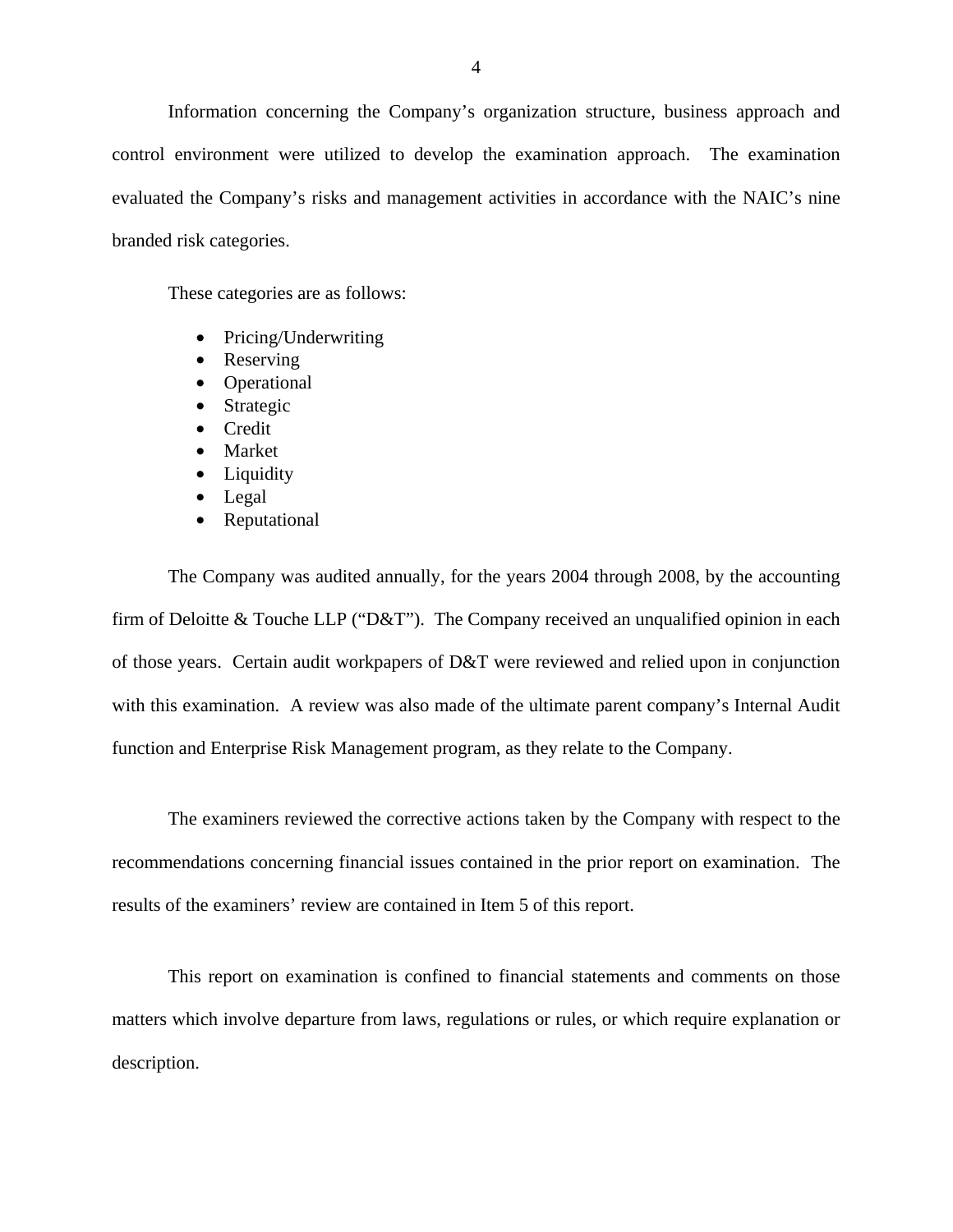### **2. DESCRIPTION OF THE COMPANY**

<span id="page-6-0"></span>The Company is a domestic insurer licensed to write accident and health insurance, as defined in Paragraphs 3(i) and 3(ii) of Subsection (a) of Section 1113 of the New York Insurance Law. The Company was originally incorporated on February 8, 1995, as The MetraHealth Insurance Company of New York and commenced business on December 28, 1995. The Company is a wholly-owned subsidiary of United HealthCare Insurance Company (formerly known as The MetraHealth Insurance Company and Travelers Insurance Company of Illinois), a Connecticut stock corporation.

Effective July 17, 2007, the Department approved the statutory merger of Dental Insurance Company of America ("DICA") and UHIC NY. The merger was accounted for as a statutory merger in accordance with Statement of Statutory Accounting Principles ("SSAP") No. 68 - Business Combinations and Goodwill.

The Company's administrative office is located at 2950 Expressway Drive South, Islandia, NY 11749.

### A. Management and Controls

Pursuant to the Company's Charter and By-laws, management of the Company is to be vested in a Board of Directors ("BOD") consisting of not less than thirteen and not more than twenty Directors. The following individuals were members of the BOD of the Company as of December 31, 2008: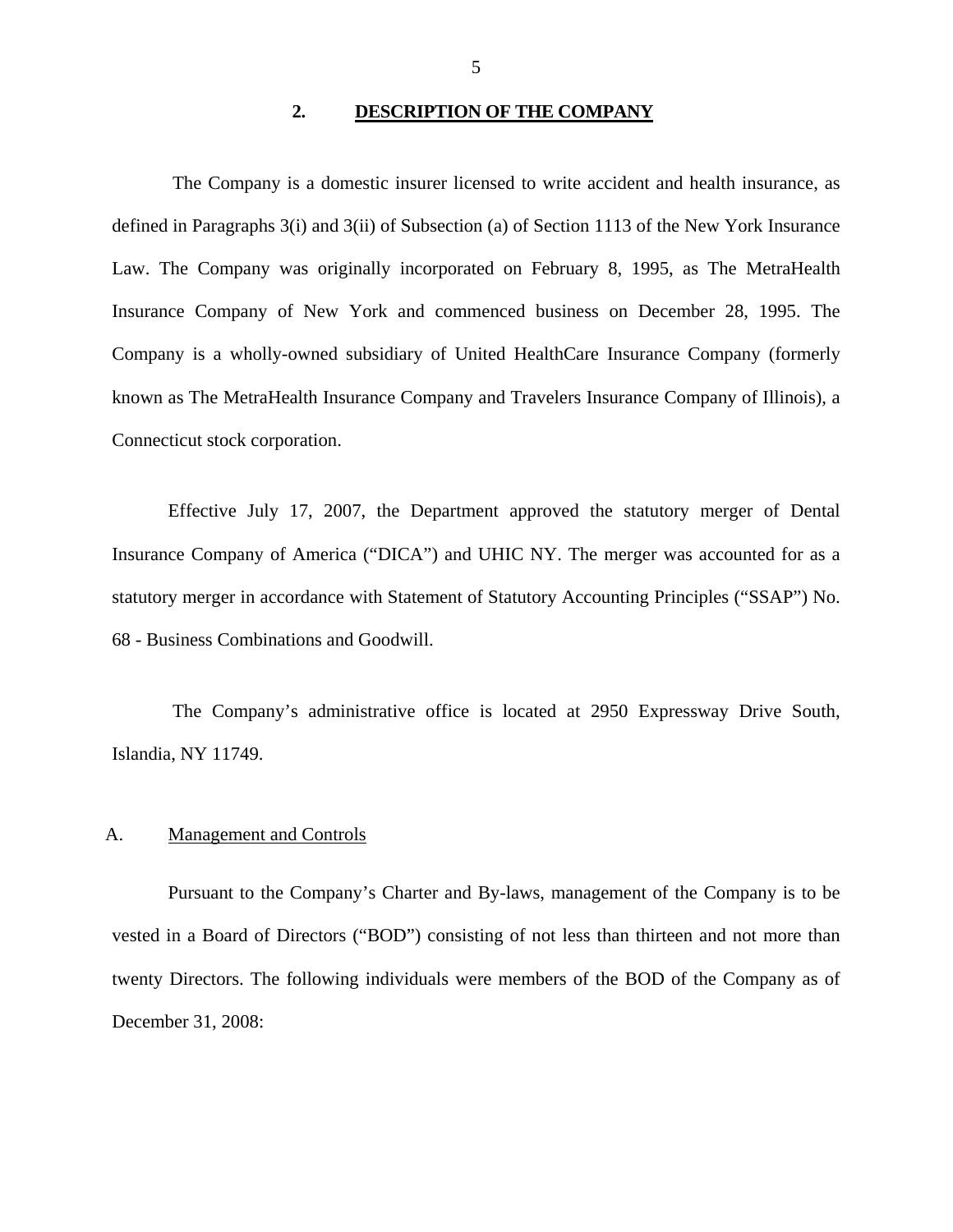### **Name and Residence**

Jeffrey Donald Alter Belle Terre, New York

Craig Charles Anderson Wethersfield, CT

Patricia Anne Bowen West Hartford, CT

Sanford Paul Cohen Levittown, NY

Robert Noel Dellacorte Shelton, CT

Duane Ray Downey Avon, CT

Karen LaFrence Erickson Plymouth, MN

William John Golden Northport, NY

Jeffrey Wayne Kagan Farmingville, NY

Thomas Joseph McGuire West Hartford, CT

Michael Anthony Santoro Trumbull, CT

Alan Jon Sorbo Southport, CT

Dewayne Edward Ullsperger Minnetonka, MN

### **Principal Business Affiliation**

President and Chief Executive Officer, United HealthCare Insurance Company of New York

Senior Vice President - Finance, United HealthCare Insurance Company of New York

General Counsel and Secretary, United HealthCare Insurance Company of New York

EVP and Chief Medical Officer, United HealthCare Insurance Company of New York

Vice President, United HealthCare Insurance Company of New York

Director, United HealthCare Insurance Company of New York Resigned October 2009

Senior Vice President and Corporate Controller, UnitedHealth Group Incorporated

Senior Vice President, United HealthCare Insurance Company of New York

Vice President, United HealthCare Insurance Company of New York

Senior Deputy General Counsel, United HealthCare Insurance Company of New York

Vice President - Northeast Network Management, UnitedHealth Group Incorporated

President, UnitedHealthCare Insurance Company

Vice President and Actuary, UnitedHealth Group Incorporated

The BOD minutes and members' attendance were reviewed for the period under examination for UHIC NY.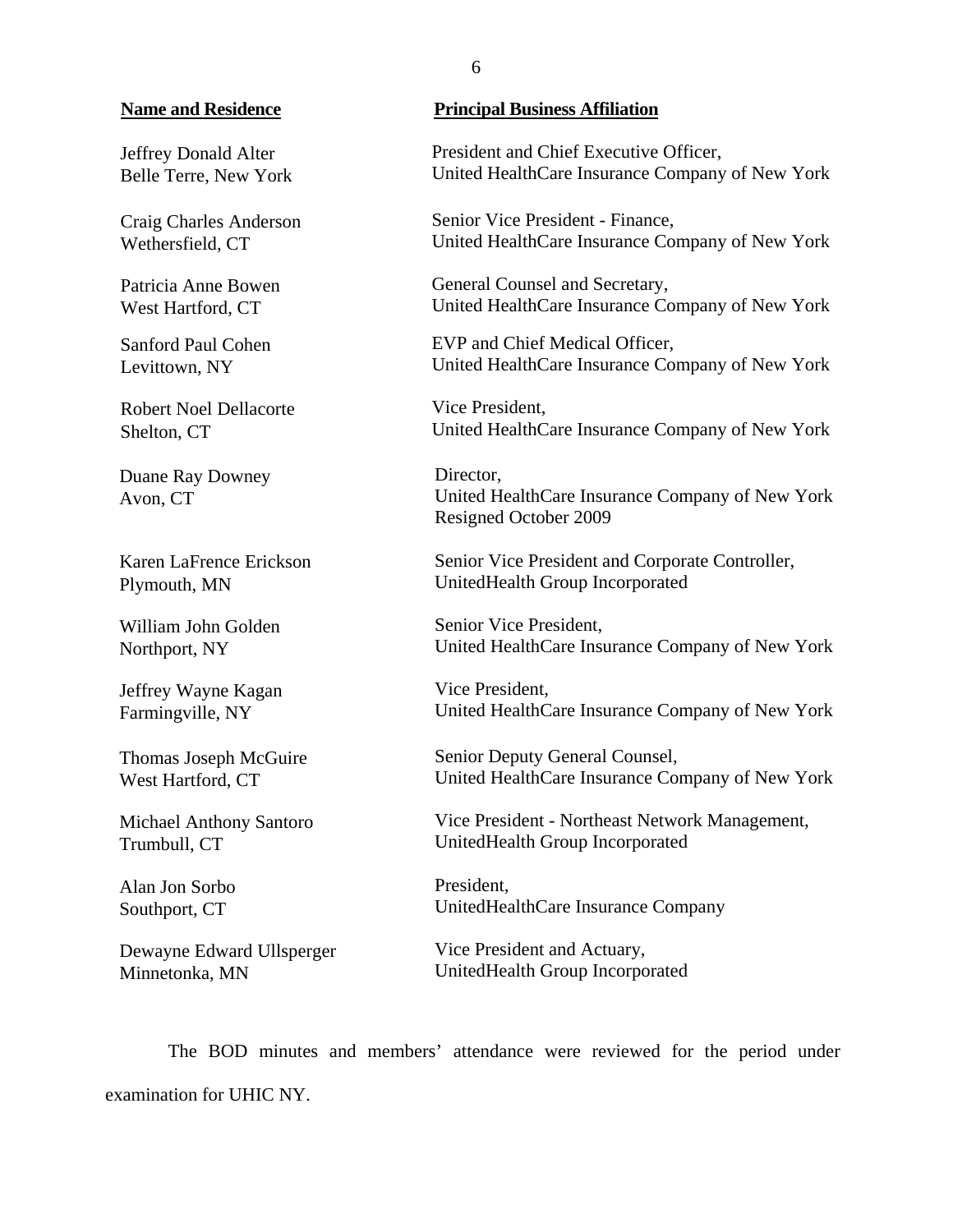<span id="page-8-0"></span>The principal officers of the Company as of December 31, 2008 were as follows:

| <b>Name</b>          | Title                                                      |
|----------------------|------------------------------------------------------------|
| Jeffrey D. Alter     | President and Chief Executive Officer                      |
| Robert W. Oberrender | Treasurer                                                  |
| Craig C. Anderson    | Senior Vice President - Finance<br>and Assistant Treasurer |
| Robert N. Dellacorte | Vice President - Finance<br>and Assistant Treasurer        |
| Patricia A. Bowen    | <b>General Counsel and Secretary</b>                       |
| Sanford P. Cohen, MD | <b>EVP and Chief Medical Officer</b>                       |
| William J. Golden    | Senior Vice President                                      |
| Michael C. Matteo    | Senior Vice President                                      |
| Juanita B. Luis      | <b>Assistant Secretary</b>                                 |
| Jeffrey W. Kagan     | <b>Vice President</b>                                      |
|                      |                                                            |

### B. Corporate Governance

UHG is a publicly traded, diversified health company subject to the Sarbanes-Oxley Act of 2002. Enterprise Risk Management ("ERM") and Internal Audit are enterprise-wide functions, thus, unless otherwise noted, references to UHG are applicable to the Company.

UHG has adopted an ERM framework for proactively addressing and mitigating risks, including prospective business risks. Exhibit M of the Handbook (*Understanding the Corporate Governance Structure*) was utilized by the examiners as guidance for assessing corporate governance. Overall, it was determined that the Company's corporate governance structure is adequate, sets an appropriate "tone at the top", supports a proactive approach to operational risk management, and contributes to an effective system of internal controls. It was found that the Company's BOD and key executives encourage integrity and ethical behavior throughout the Company, and that senior management promotes a corporate culture that acknowledges, understands and maintains an effective control environment.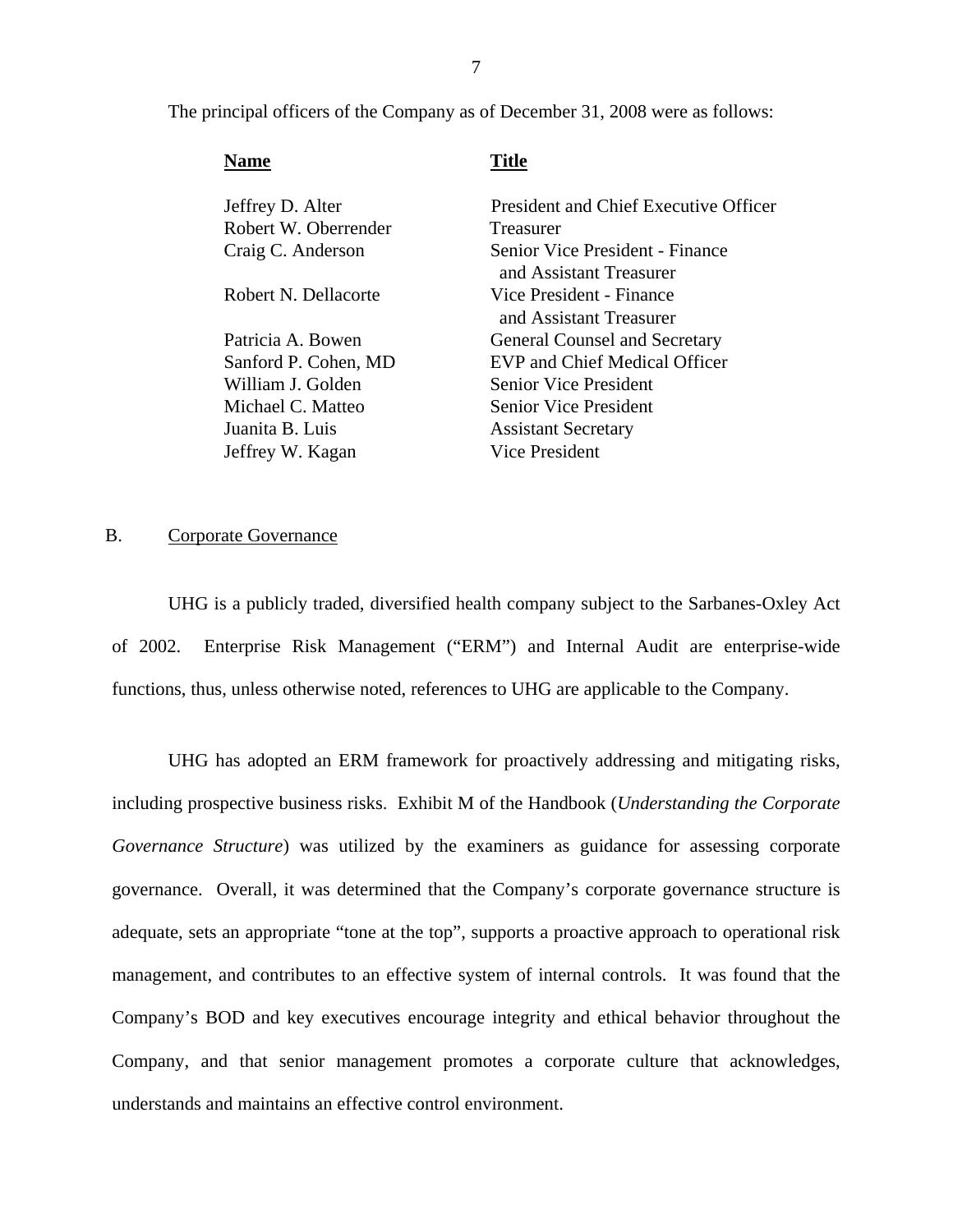The Company's management has an adequate approach to identifying and mitigating risks across the organization, including prospective business risks. The Company deals proactively with its areas of risk, and its management is knowledgeable about mitigation strategies. Through risk discussions and other measures, the Company's management discusses significant issues and reacts to changes in the environment with a clear commitment to address risk factors and manage the business accordingly. The Company's overall risk management process takes a proactive approach to identifying, tracking, and dealing with significant current and emerging risk factors.

Committee" or "AC"), which is comprised entirely of external directors. UHG has an established Internal Audit Department ("IAD") function, which is independent of management, to serve the UHG Audit Committee of the BOD (the "Audit

By 2008, approximately sixty-five percent (65%) of UHG's internal audit work was outsourced to, and therefore executed by, Ernst & Young ("E&Y"), a "Big Four" accounting firm. E&Y has experience consistent with industry norms, and all E&Y manager-level and above resources maintain applicable industry certifications. The IAD directs and supervises all internal audit work performed by E&Y. The IAD reviews and tests financial and operational controls and processes established by management to ensure compliance with laws, regulations and UHG policies. The scope of the IAD's program is coordinated with UHG's independent certified public accountants to ensure adequate coverage and maximum efficiency.

During the course of this examination, consideration was given to the significance and potential impact of certain IAD findings. To the extent possible, the examiners relied upon the work performed by the IAD, as prescribed by the Handbook.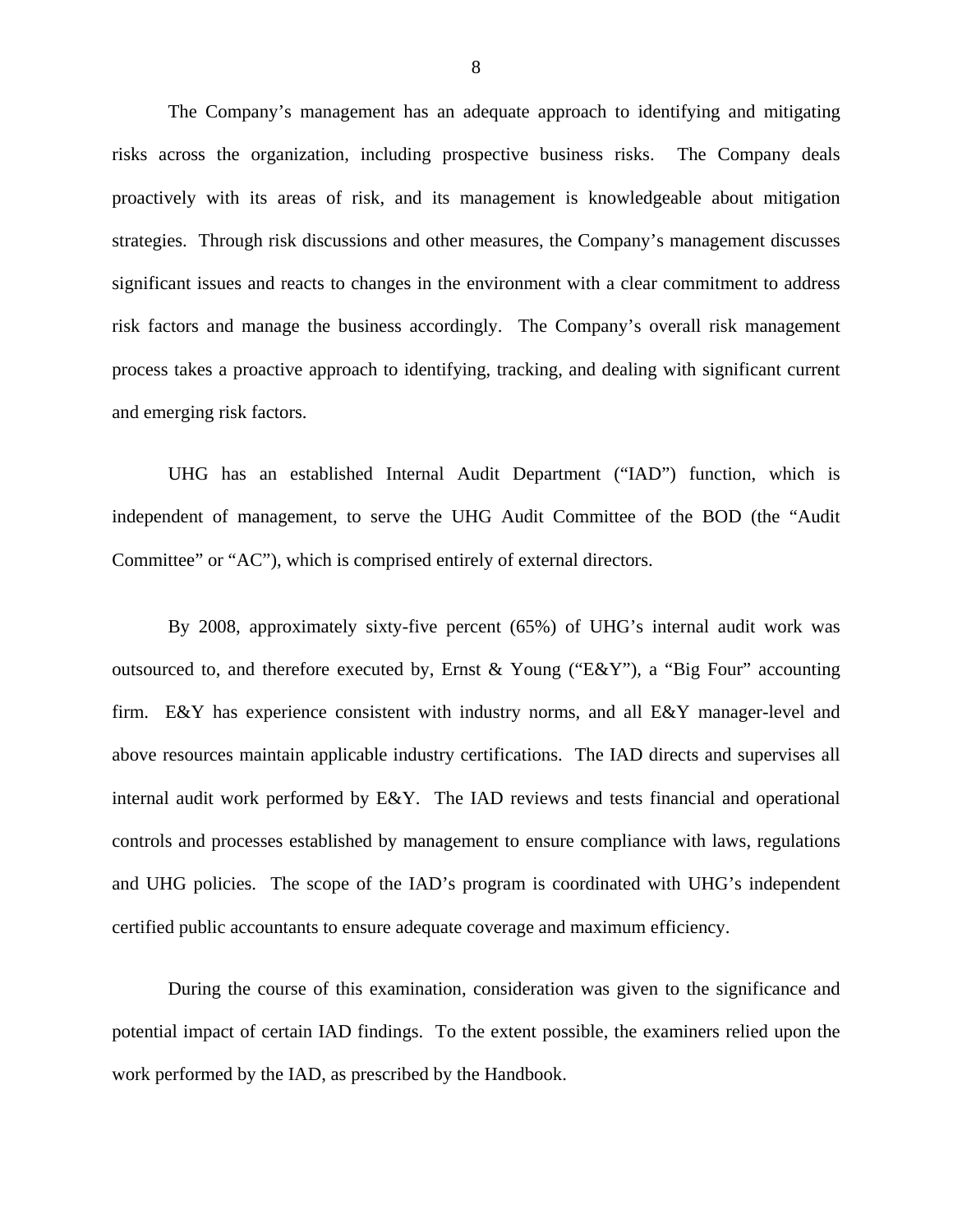The examination noted the following reportable items related to Corporate Governance:

### **1. Enterprise Risk Management Function**

As part of the examiners' assessment of the overall Corporate Governance environment, the Company's Enterprise Risk Management ("ERM") process was reviewed. The examiners noted certain ERM processes that could be enhanced. These are as follows:

- A formally documented ERM policies and/or procedure manuals, including documentation for both qualitative and quantitative risk aspects, do not exist within the Company.
- The inherent risk assessment is not documented in the "Risk Assessor" (a key report related to risk management efforts) as a stand-alone rating.
- The ERM framework does not address opportunities; rather, it only focuses on risk.

The Company has informed the Department that subsequent to the examination date, it implemented projects that address some of the above items. As part of the risk-focused surveillance approach, as described in the Handbook, the Department will follow up on key Company initiatives.

### **2. General Auditor Compensation Approval**

Based on the Institute of Internal Auditors ("IIA") Standard 1110, at least once a year, the AC should review the performance of the Chief Audit Executive ("CAE") and approve this individual's annual compensation and salary adjustment. Although it was noted in the 2008 UHG AC minutes that, "The Committee reviewed the performance of the Internal Auditor during its executive session…", such minutes reviewed by the examiners did not explicitly document nor state the approval of the General Auditor's compensation. The documentation of conformity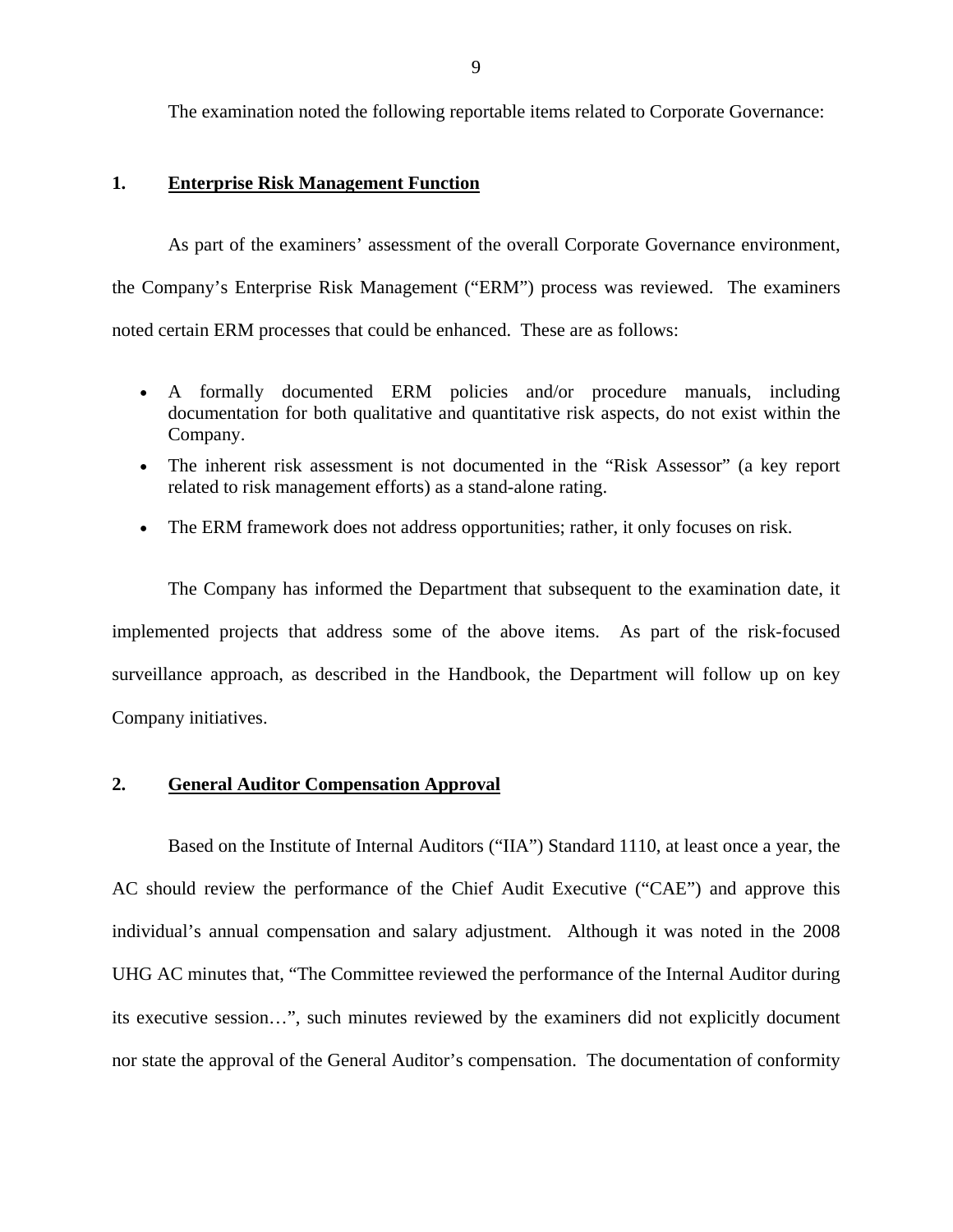with a best practice should be to explicitly state the approval of the General Auditor compensation in the minutes.

It is recommended that the AC's review and approval of the General Auditor's compensation be explicitly stated in the minutes going forward.

### **3. Quality Assurance Review**

Based on IIA Standard 1300, "the chief audit executive should develop and maintain a quality assurance and improvement program that covers all aspects of the internal audit activity and continuously monitors its effectiveness." A Quality Assurance Review ("QAR") is a best practice and is a component used to determine the IAD's compliance with IIA Standards.

UHG has not had a QAR performed to date (a QAR includes a self-assessment first by the IAD, followed by an external review performed by a qualified third party).

Management has indicated tentative plans for a QAR during the 2010-2011 timeframe.

It is recommended that in accordance with IIA Standard 1300, UHG's IAD implement a QAR process, including a self-assessment by the IAD, followed by an external review performed by a qualified third party.

### **4. New York Legal Entities Audit Committee Self-Assessment**

The American Institute of Certified Public Accountants ("AICPA") and the IIA recommend that an audit committee conduct a self-assessment and report the results to the BOD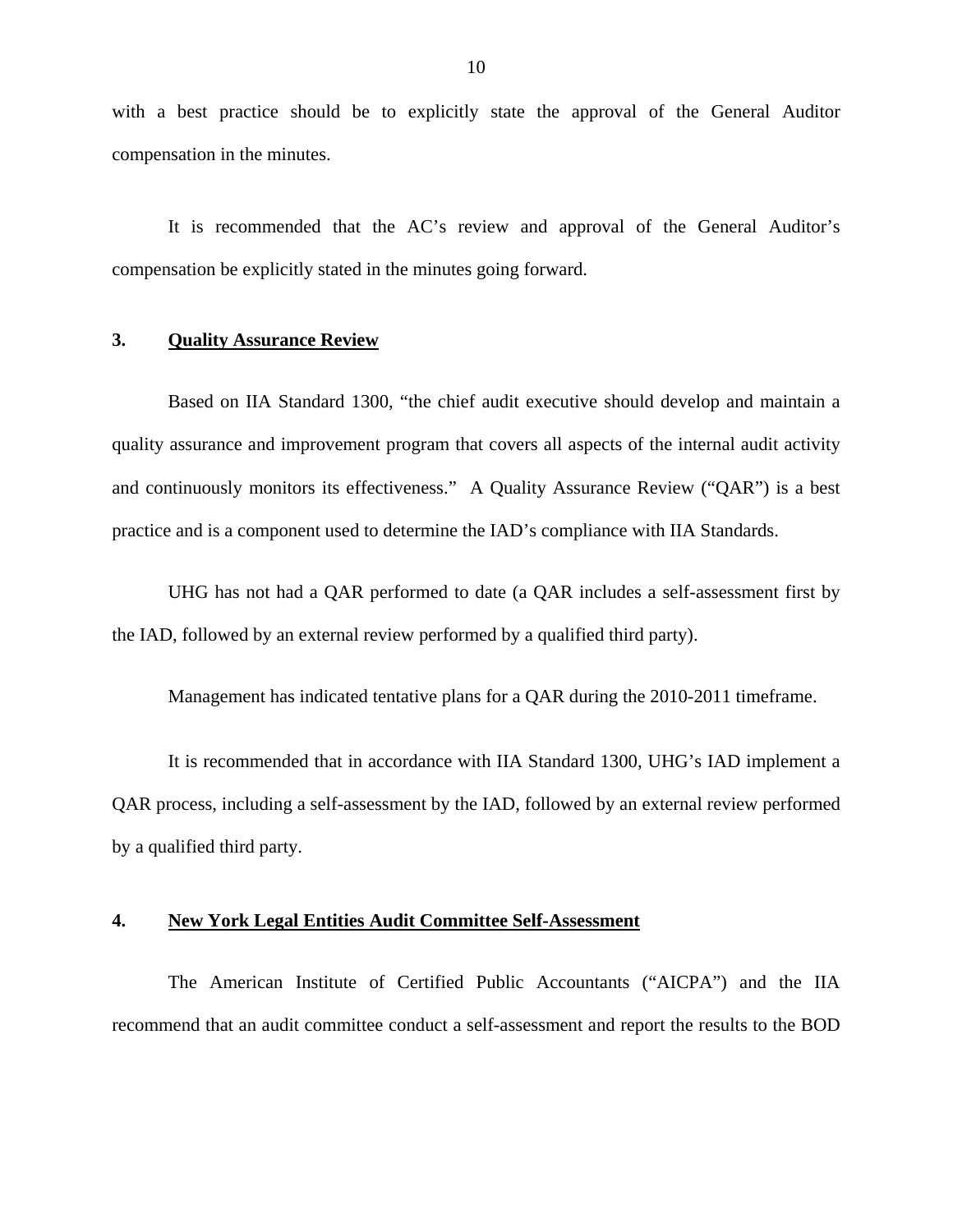as a best practice. Currently, the Company's (legal entity's) Audit Committee does not require a periodic self-assessment.

It is recommended that the Company's (legal entity's) Audit Committee perform a periodic self-assessment, with results documented and communicated to the UHIC NY board.

### **5. Company Board of Directors Self-Assessment**

Similar to the item above, it is a best practice to perform a periodic self-assessment of a company's board of directors. Currently, the Company's BOD does not require a periodic selfassessment.

It is recommended that the Company's BOD perform a periodic self-assessment and that the results of such self-assessment be documented.

### **6. Enhancements to Internal Audit Methodology Documentation**

The examiners reviewed the IAD's written methodology/guidelines and noted that several items appeared to be in place in terms of process, but were not fully documented within the IAD's written methodology and guidelines, as provided. Documentation of these guidelines would provide for a consistent and proper application of standards that can be measured and audited.

It is recommended that the IAD consider modifying its written methodology/guidelines to more accurately reflect the comprehensive methodologies, processes and guidelines it has in place.

### **7. The Company's Compliance Testing**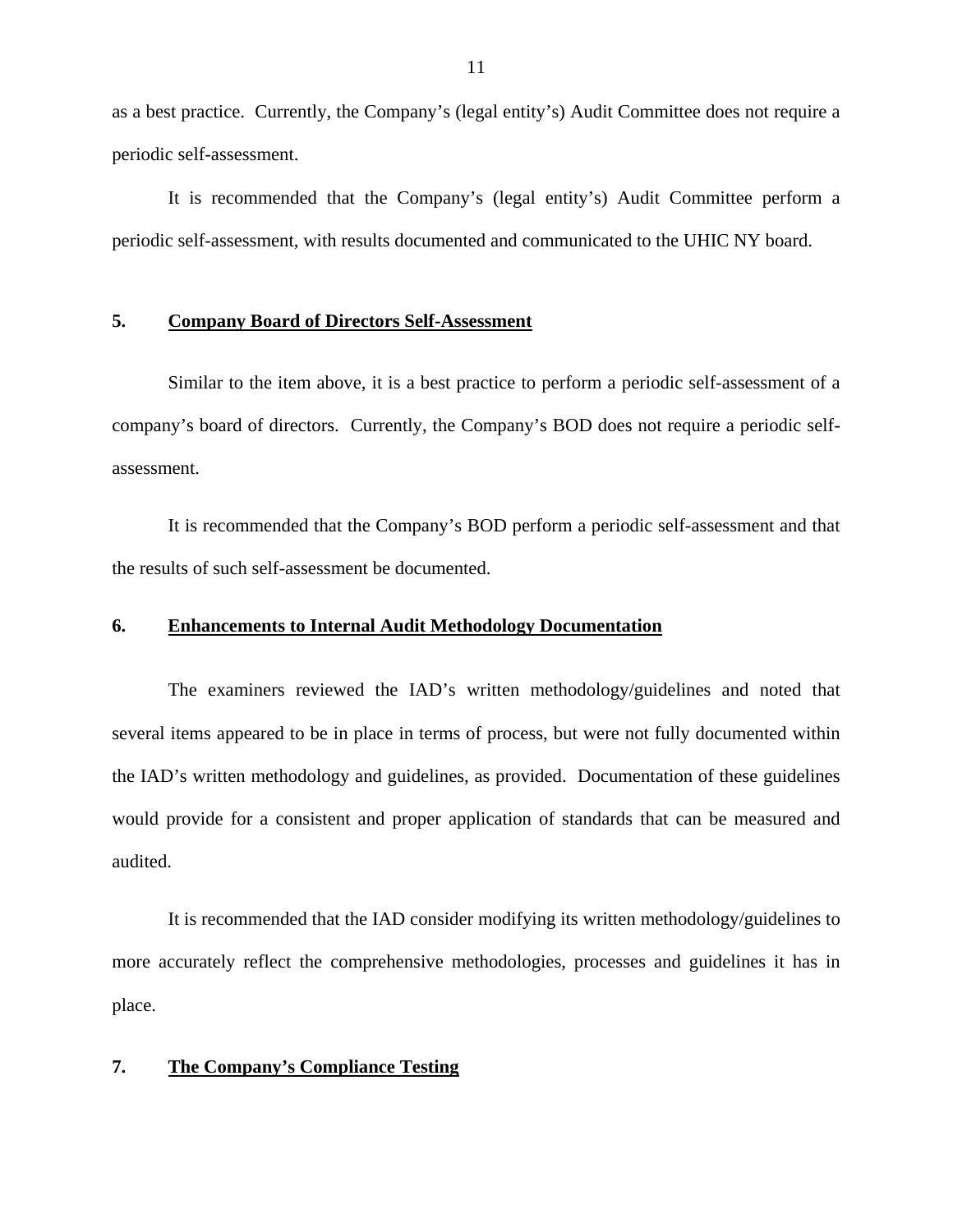<span id="page-13-0"></span>The Company is subject to the Department's Regulation 118 (11 NYCRR 89) – *Audited Financial Statements*, which is closely patterned upon the NAIC's Annual Financial Reporting Model Regulation, otherwise known as the Model Audit Rule ("MAR"). Regulation 118 (revision of existing Regulation 118), which applies certain requirements to the Department's regulated entities, was promulgated on an emergency basis in December 2009 and was effective beginning January 1, 2010.

During the examination, the examiners inquired of the Company about its plans to ensure that specific legal entities are scoped into testing on a regular basis. Based on discussions with the Company's General Auditor, it was understood that the IAD is in the process of refining its testing approaches related to UHIC NY, as part of its initiatives for compliance with Department Regulation 118.

It is recommended that the IAD continue to design and document its test plan to ensure that the Company is regularly scoped into its compliance testing, relative to the laws and regulations applicable to the Company. Consideration should be given to the (specific) frequency of such testing.

### C. Territory and Plan of Operation

UHIC NY is licensed to sell accident and health insurance in the State of New York and primarily issues group accident and health insurance contracts to employers and associations. UHIC NY is licensed in New York under the provisions of Article 42 of the New York Insurance Law.

UHIC NY offers its "Evercare" long-term care product in the state of New York. Evercare, which is available to Medicaid and Medicare recipients, offers complete,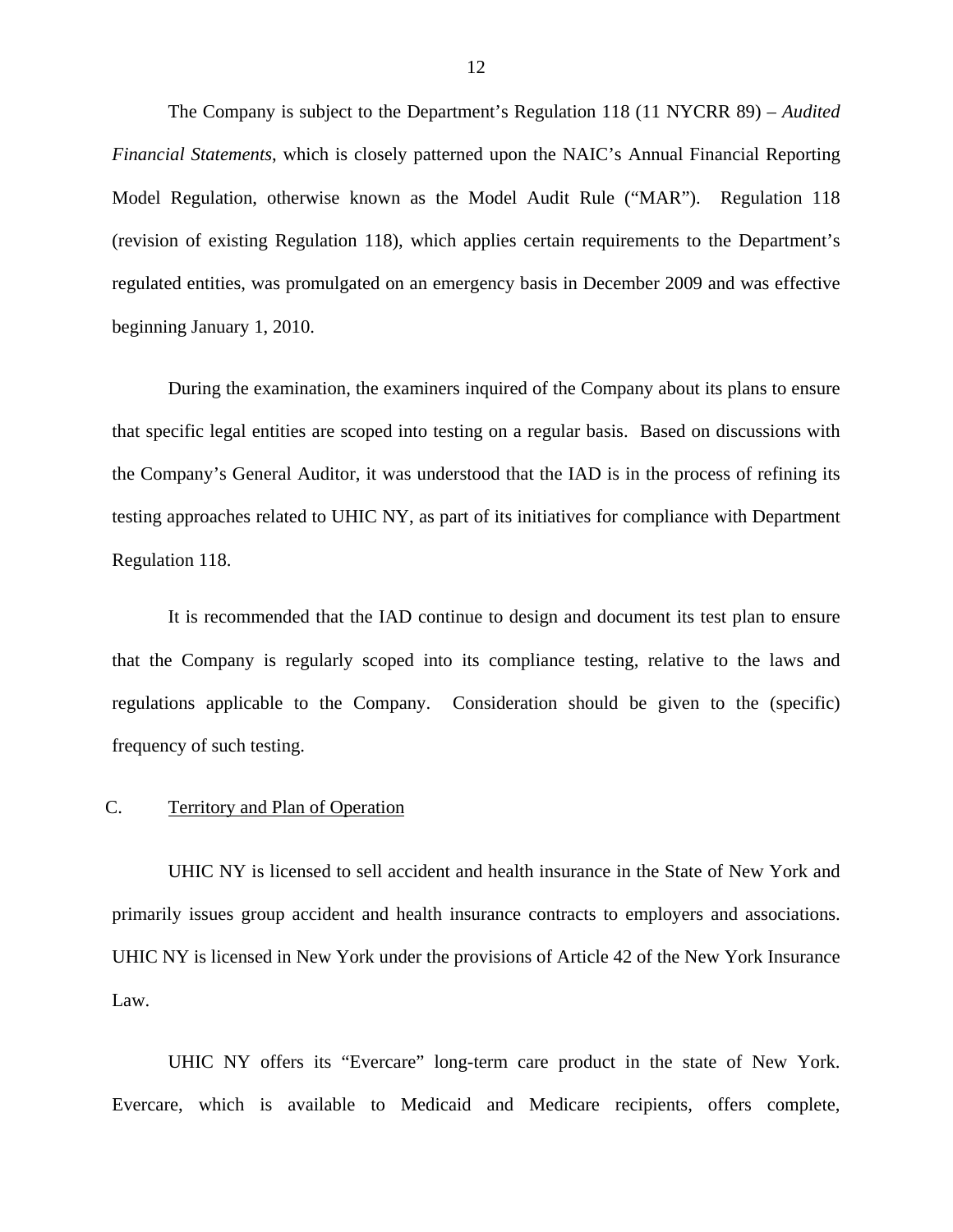individualized care planning and care benefits for aging, disabled, and chronically ill individuals. Evercare offers these long-term care services in nursing homes, community-based settings, and private homes.

UHIC NY serves as a plan sponsor, offering Medicare Advantage and Medicare Part D prescription drug insurance coverage under a contract with the Centers for Medicare and Medicaid Services ("CMS"). Under the Medicare Part D program, there are six separate elements of payment received by UHIC NY during the plan year; these payment elements are CMS premium, member premium, low-income premium subsidy, catastrophic reinsurance subsidy, low-income member cost-sharing subsidy and CMS risk share.

On April 13, 2007, UHG entered into an agreement to extend and expand its relationship with the Association for the Advancement of Retired Persons ("AARP") through December 31, 2014. The agreement was expanded to give UHG the right to use the AARP brand on Medicare Advantage offerings and to extend UHG's arrangement to use the AARP brand on UHG Medicare Supplement products and services and Medicare Part D offerings.

 Plan, the health plan for state employees and other participating public agencies in New York. The agreement represents coverage for more than one million members. Effective January 1, 2008, UHIC NY was awarded a four-year contract by the New York State Department of Civil Service to administer medical and pharmacy benefits under the Empire

The following table displays UHIC NY's net admitted assets, capital and surplus, net premium income and net income during the period under examination: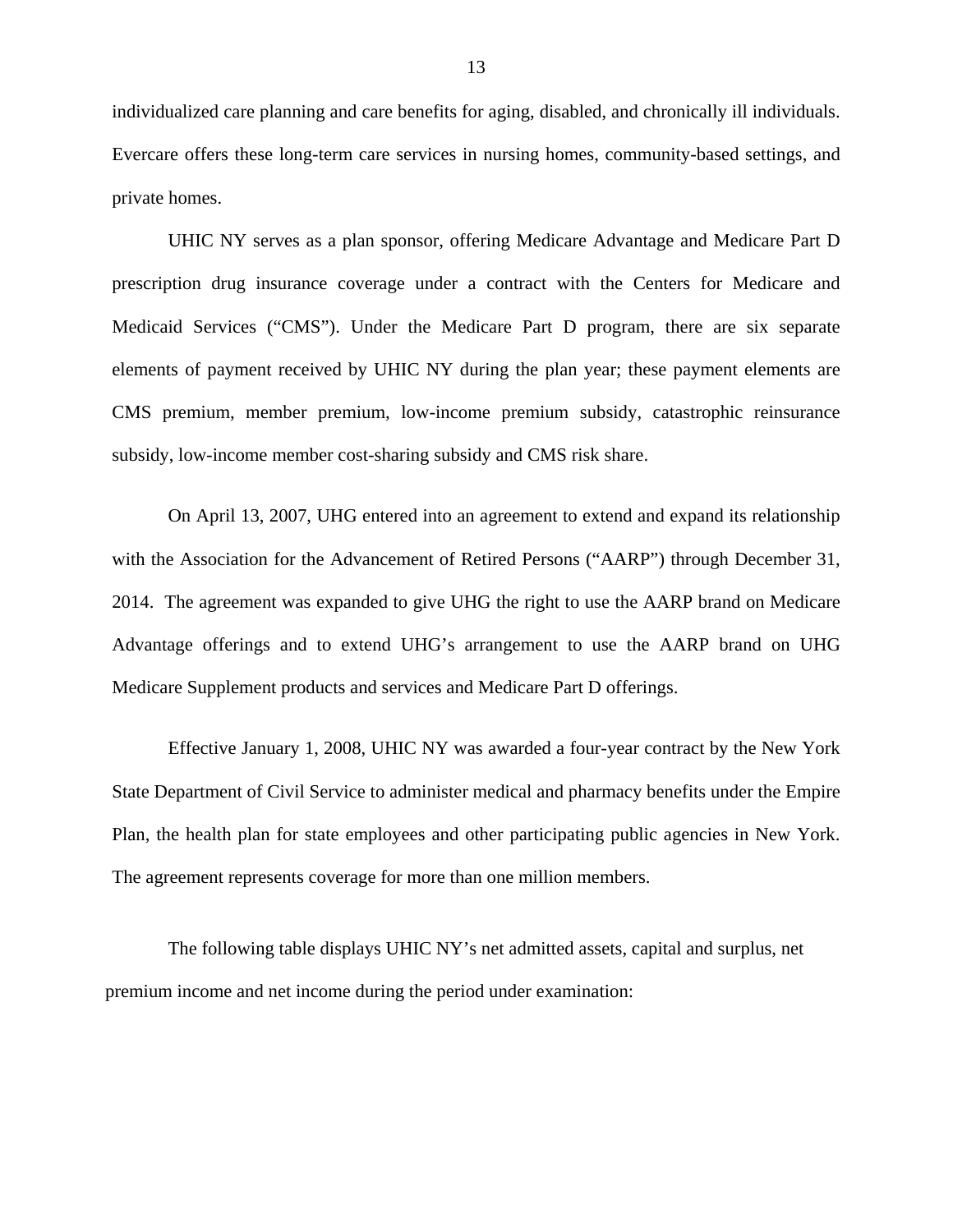|      | Net Admitted    | Capital and   | Net Premium     |              |
|------|-----------------|---------------|-----------------|--------------|
|      | Assets          | Surplus       | Income          | Net Income   |
| 2008 | \$2,338,710,572 | \$422,507,105 | \$1,361,323,608 | \$64,468,329 |
| 2007 | 1,629,971,631   | 349,853,547   | 1,129,798,029   | 39,422,595   |
| 2006 | 1,402,991,043   | 299,203,032   | 1,006,996,183   | 41,604,812   |
| 2005 | 1,139,499,209   | 273,126,783   | 966, 465, 075   | 42,980,159   |
| 2004 | 1,017,950,742   | 225, 359, 298 | 897,395,691     | 34,068,844   |

### D. Holding Company System

UHIC NY is a wholly-owned subsidiary of UnitedHealthcare Insurance Company, and its ultimate parent is UHG, a publically traded corporation domiciled in the State of Minnesota. The following chart depicts the Company's holding company system as of December 31, 2008:

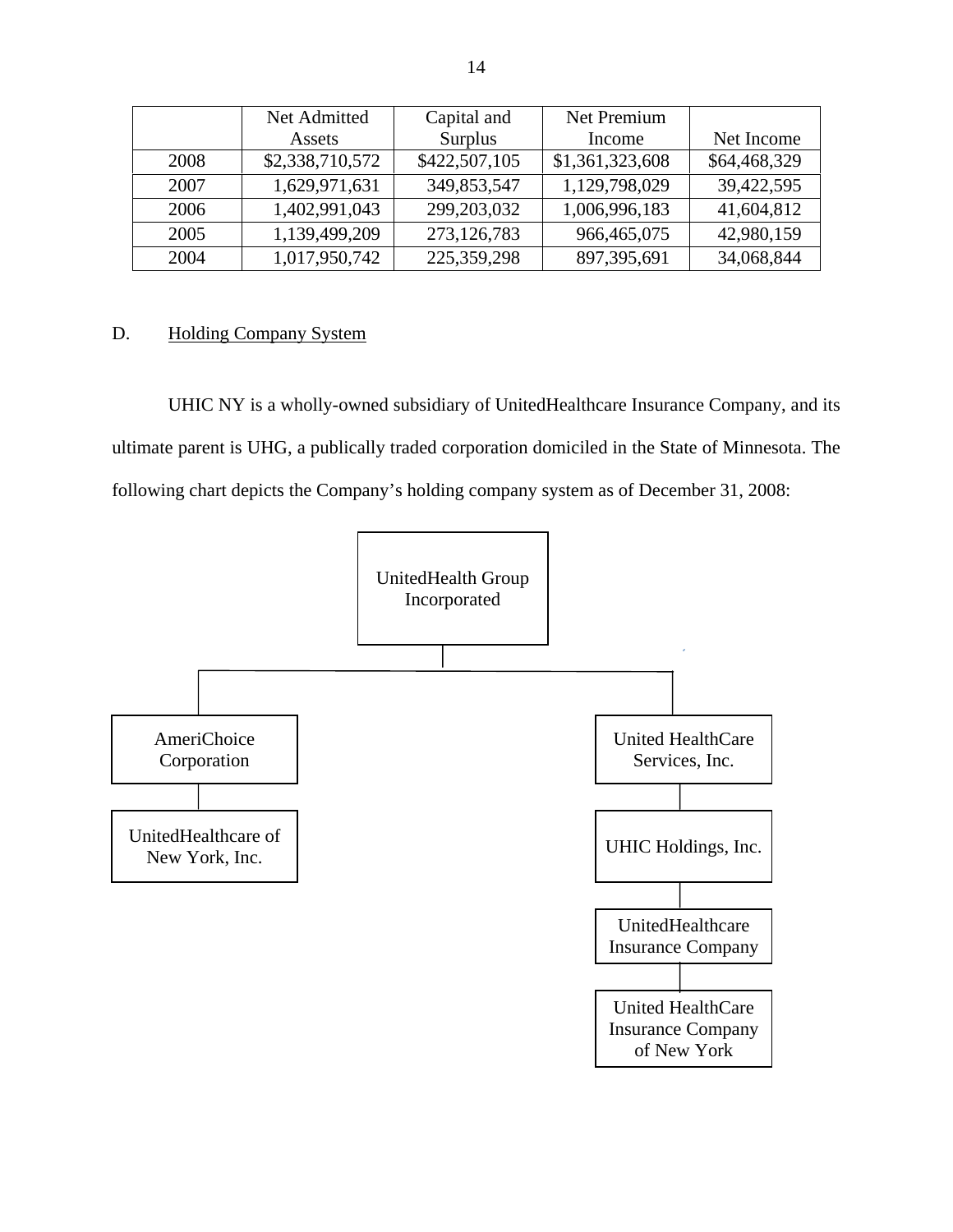### <span id="page-16-0"></span>Inter-company Agreements

The Company is a party to numerous inter-company agreements, with its affiliates, which are subject to the Department's review and approval. These agreements involve activities such as administrative services, cash management, investment management, tax allocation, and reinsurance. The most significant of those agreements is the management agreement between United HealthCare Services, Inc. ("UHS") and the Company. UHS provides the following services to the Company: financial, management, accounting, underwriting, marketing, legal, medical provider, member services, medical management, agency development, employee management and benefit, information systems, and other general and administrative services.

UHS also provides claims services, including case management services and review of claim services to the Company, through Uniprise Inc., a UHG Company. The Company pays UHS a management fee equal to the actual costs of UHS for providing these services. If the actual cost is not determinable, there will be an allocation of actual costs to the Company on an equitable basis in conformity with the allocation of cost provisions of the contract.

### E. Reinsurance

The Company participates in various reinsurance plans in order to limit losses, minimize exposure to large risks and to effect specific transfer of risk arrangements. The Company remains primarily liable as the direct insurer on most risks reinsured.

The Company entered into a quota share reinsurance agreement, effective January 1, 1998, whereby the Company cedes 50% of all group health insurance contracts to UHIC, the parent of the Company. Premiums of approximately \$1.348 billion were ceded to UHIC by the Company for the year ended December 31, 2008.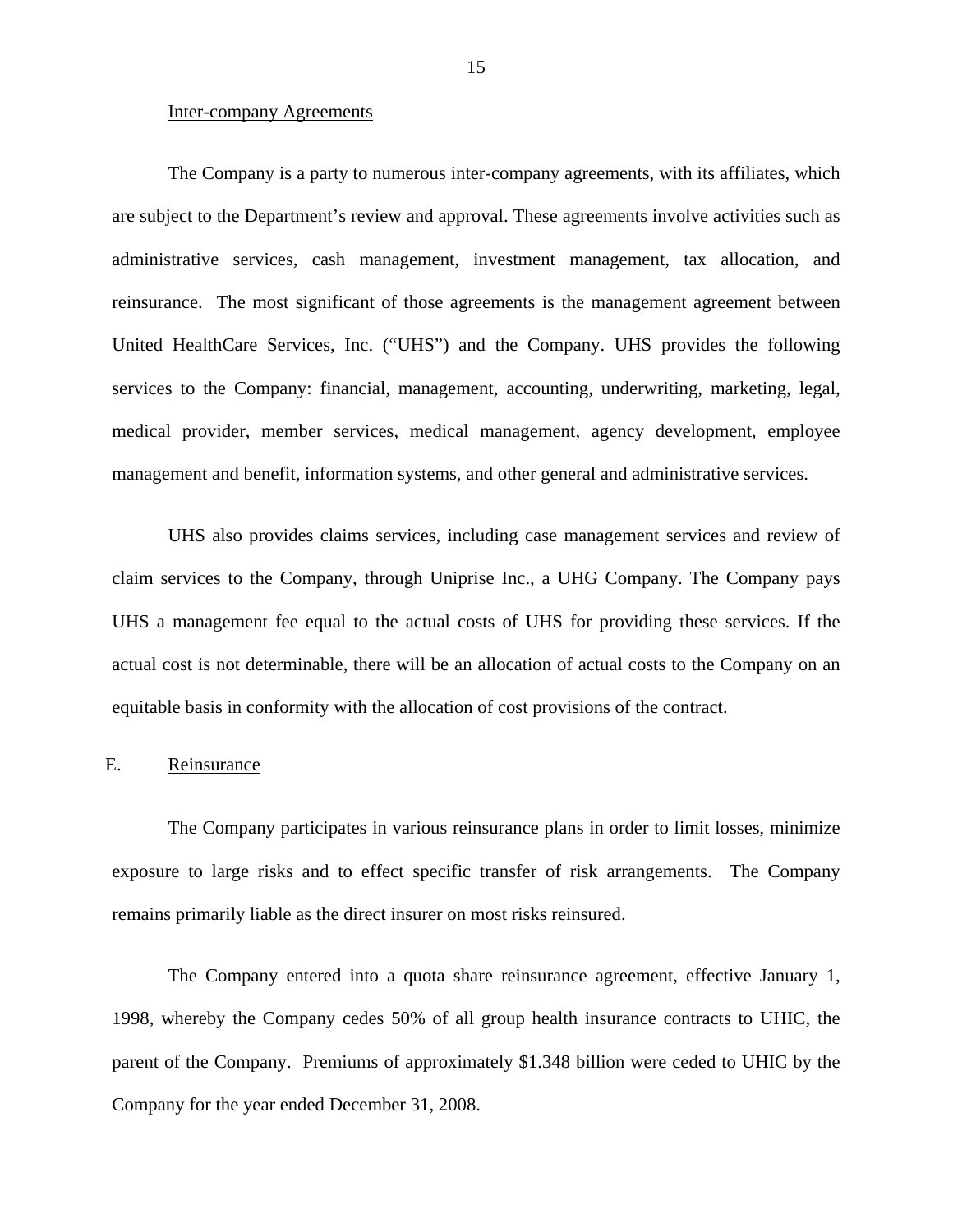Effective November 14, 2006, the Company entered into an assignment and assumption agreement with MEGA Life and Health Insurance Company ("MEGA") of Oklahoma, and Gerber Life Insurance Company ("Gerber") of White Plains, New York, whereby MEGA assigned, and the Company assumed, the Quota Share Reinsurance Agreement issued to Gerber by MEGA, dated January 1, 2001. Gerber shall cede, and the Company shall assume, 90% of the first \$100,000 per accident or sickness of Gerber's liability for their student insurance business. Premiums of approximately \$1 million were ceded to the Company by Gerber for the year ended December 31, 2008.

Effective January 1, 2007, the Company entered into an excess of loss reinsurance agreement with Capital District Physicians' Health Plan, Inc. ("CDPHP") of New York, whereby CDPHP ceded, and the Company assumed, the cost of the Mental Health and Substance Abuse ("MHSA") services under the benefit plans that, in aggregate, is in excess of the MHSA claims target. Premiums of approximately \$10 million were ceded to the Company by CDPHP for the year ended December 31, 2008.

Effective January 1, 2007, the Company entered into a co-insurance reinsurance agreement with CDPHP Universal Benefits, Inc. ("CDPHP-UBI") of New York, whereby CDPHP-UBI ceded, and the Company assumed, the cost of the Mental Health and Chemical Dependency and Abuse ("MHCPA") services as outlined under the benefit plans. Premiums of approximately \$4 million were ceded to the Company by CDPHP-UBI for the year ended December 31, 2008.

Effective January 1, 2008, the Company entered into a reinsurance agreement with Canada Life Assurance Company ("Canada Life") for 70% of premiums written for the State of New York Empire Plan for both Medical and Pharmacy coverage. The business from the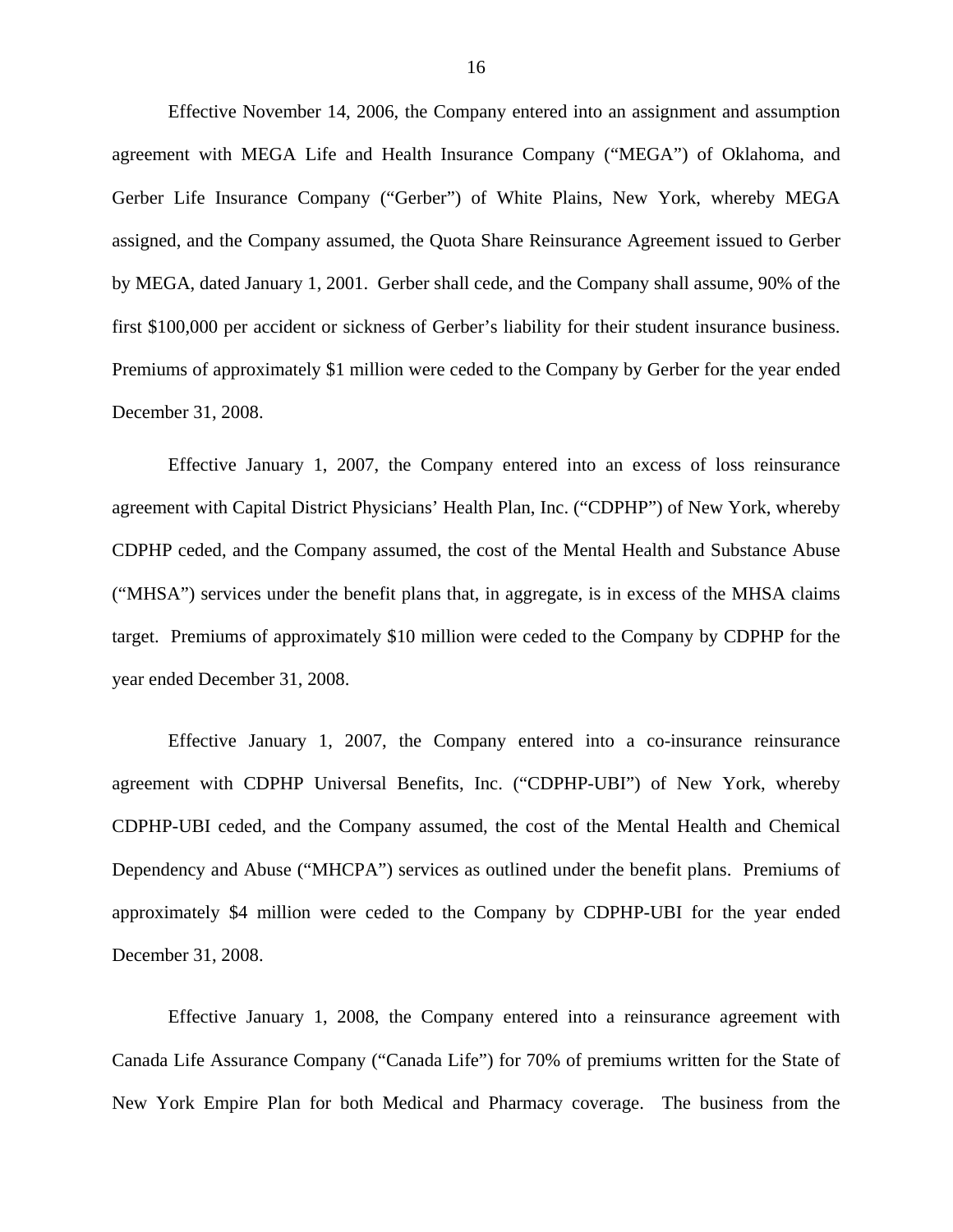existing July 1, 2002 contract with London Life Reinsurance Company ("London Re") was transferred to London Re's affiliated company, Canada Life. For the Medical agreement, premiums of approximately \$1.389 billion were ceded by the Company to Canada Life/London Re for the year ended December 31, 2008. For the Pharmacy agreement, premiums of approximately \$945 million were ceded by the Company to Canada Life for the year ended December 31, 2008.

Effective January 1, 2005, the Company entered into a quota share reinsurance agreement with Nationwide Life Insurance Company ("NLIC"), whereby the Company assumed, and NLIC ceded, 90% of NLIC's Group Accident (comprised of both Voluntary and Basic AD&D) business. There were no premiums assumed by the Company for the year ended December 31, 2008.

Effective April 1, 2006, the Company entered into a quota share reinsurance agreement with Underwriters at Lloyd's Individual Syndicates ("Lloyd's Syndicates"), whereby various Lloyd's Syndicates assumed, and the Company ceded, the cost of Group Personal Accident Policies, which included war risks. This agreement was renewed every year with updated shares for various Lloyd's syndicates. There were no premiums ceded by the Company for the year ended December 31, 2008.

Effective November 1, 2007, the Company and Unimerica Life Insurance Company of New York entered into a quota share reinsurance agreement with Meiji Yasuda Life Insurance Company ("Meiji"), whereby Meiji assumed, and the Company ceded, a Quota Share amount of any benefit costs, conversion charges, extra-contractual commitments, and other expenses as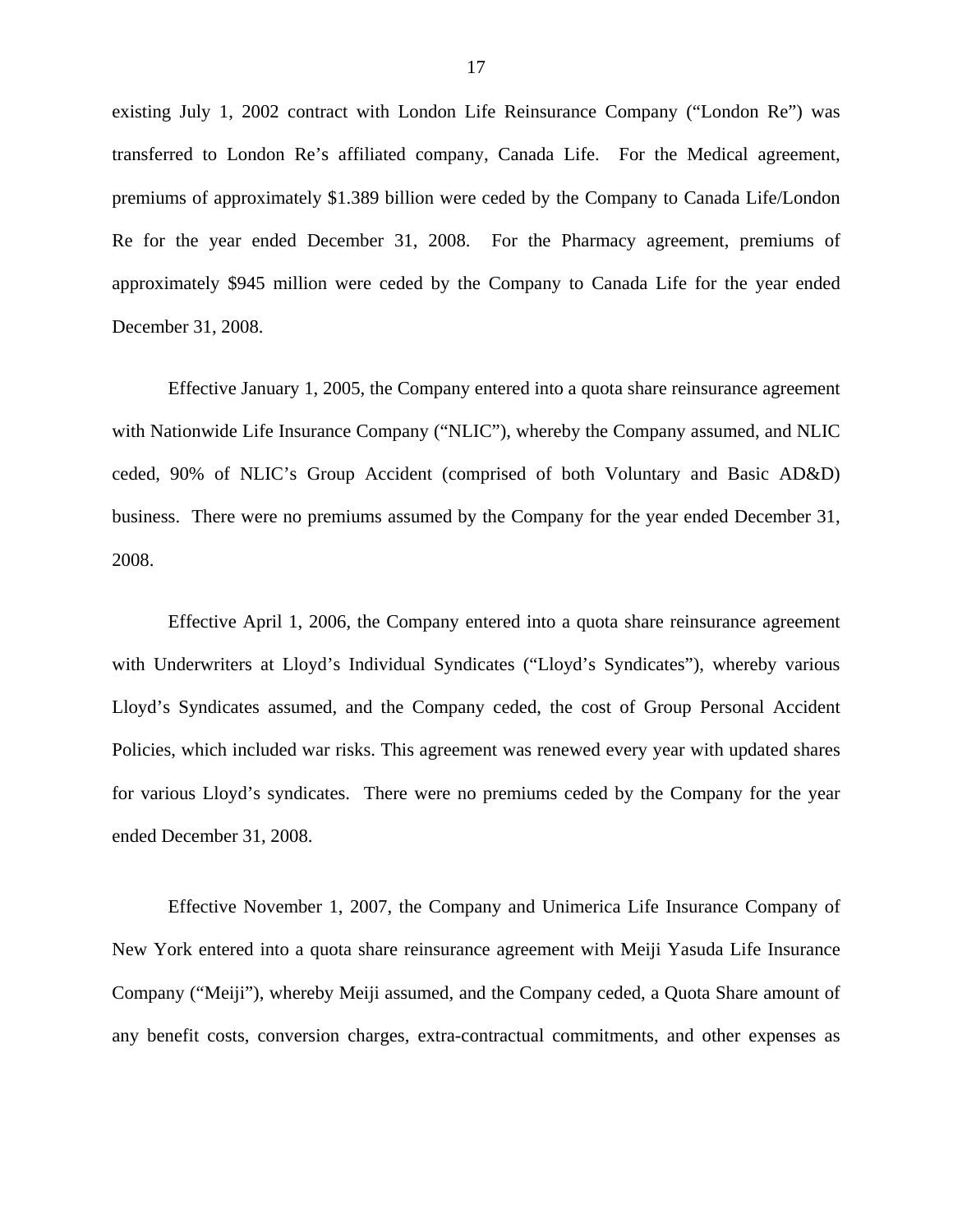<span id="page-19-0"></span>outlined under the benefit plans. There were no premiums ceded by the Company for the year ended December 31, 2008.

Effective January 1, 2008, the Company, along with UnitedHealthcare Insurance Company and Unimerica Life Insurance Company of New York, entered into a quota share reinsurance agreement with Korean Reinsurance Company ("KRC"), whereby KRC assumed, and the Company ceded, a Quota Share amount of any benefit costs, conversion charges, extracontractual commitments, and other expenses as outlined under the benefit plans. There were no premiums ceded by the Company for the year ended December 31, 2008.

### F. Accounts and Records

### Evaluation of Controls in Information Systems

The Company's Information Systems ("IS") applies to UHG and all of its wholly-owned subsidiaries. The IS function is managed broadly and includes the operations of UHIC NY. UHG is responsible for maintaining the overall technology infrastructure utilized for data processing by the business units within the Company.

The IS portion of the examination was performed in accordance with the Handbook, utilizing the new Exhibit C (*Evaluation of Controls in Information Technology*) approach. The examiners' review of IS controls included: IS management and organizational controls; application and operating system software change controls; system and program development controls; overall systems documentation; logical and physical security controls; contingency planning; local and wide area networks; personal computers and; mainframe controls.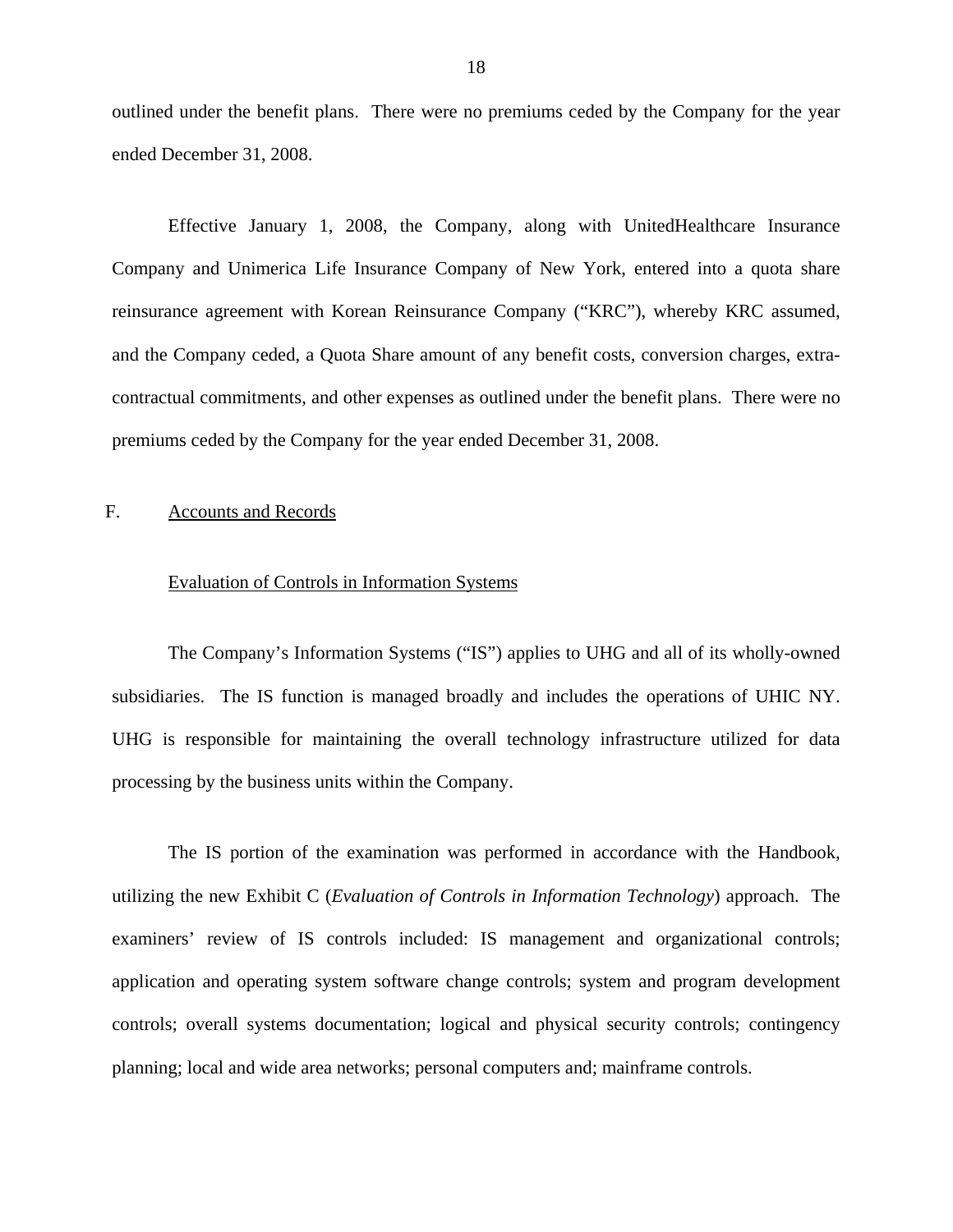The examiners evaluated the IS internal control testing performed by UHG's Sarbanes-Oxley ("SOX") function, the IAD, and its independent auditors, D&T, and performed a review of end user computing and IS outsourcing controls. As a result of the procedures performed, the examination team obtained reasonable assurance that Information Technology ("IT") general controls and general application controls were functioning as management intended and that an effective system of internal controls is in place and conducive to the accuracy and reliability of financial information processed and maintained by the Company.

However, the examiners noted certain reportable items related to the review of IS controls. These are as follows:

### **1. Improper Reliance on Service Auditor's Report**

UHG outsources elements of its technology operations to Trizetto, which in turn uses a subservice organization (QWEST) to provide data center services for UHG's FACETS environment. UHG relies on an annual Statement on Auditing Standards ("SAS") No. 70 *Audit Considerations Relating to an Entity Using a Service Organization* ("SAS 70") report from Trizetto to provide coverage for controls related to the FACETS hosting arrangement. Controls related to managing third party service providers and assessing their controls were determined to have a high inherent risk, and are key components of both the "Deliver and Support" and the "Monitor and Evaluate" domains of the risk-focused examination process.

UHG erroneously placed reliance on a SAS 70 report prepared by Trizetto. The SAS 70 report clearly indicated that the QWEST controls were not included in the scope of the SAS 70. Therefore, inadequate control coverage was provided for the data center's environmental and physical security controls related to the FACETS application hosting arrangement.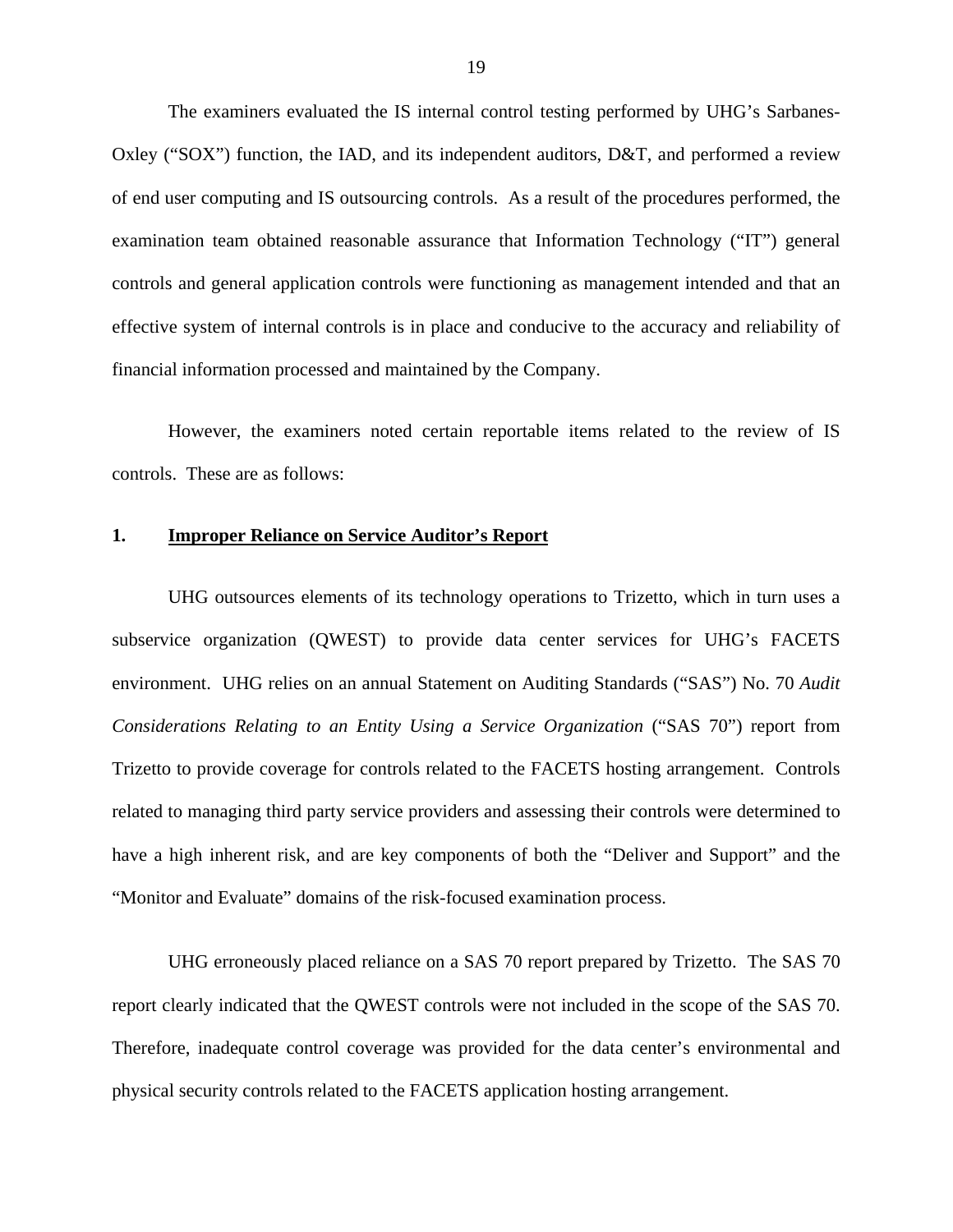It is recommended that UHG modify its control design to include a thorough review and sign-off regarding any service auditor reports upon which it places reliance. While a tactical issue exists relative to whether QWEST provides adequate controls, the larger issue is the design of the control and the misplaced reliance on controls that were clearly scoped out of the SAS 70 report.

### **2. Windows Server Password Controls**

A prior audit finding of an affiliate, related to weak password controls in UHG's Windows Active Directory ("WAD") environment is included herein due to the pervasive nature of WAD at UHG. This finding was formally reported to UHG in September 2009.

The stated recommendation of that audit was as follows:

*"We recommend that the Company modify its baseline security standards to enforce strong passwords without exemption, based upon Microsoft's recommendations and other widely accepted best practices."* 

UHG's response to the above recommendation was, "UnitedHealth Group agrees with the recommendation to modify baseline security standards to enforce strong passwords. The current UnitedHealth Group policy regarding complex password standards requires two of the following: Uppercase, Lowercase, Number, and Special Characters. UnitedHealth Group also realizes that industry standard calls for three. UnitedHealth Group will begin efforts to have the modified baseline security standards implemented in Active Directory and in the standards."

Although no changes had been made to the Active Directory baseline security standards related to this finding prior to the examiners' review, subsequent to completing the fieldwork, UHG informed the examiners that this issue will be remedied in the third quarter of 2010.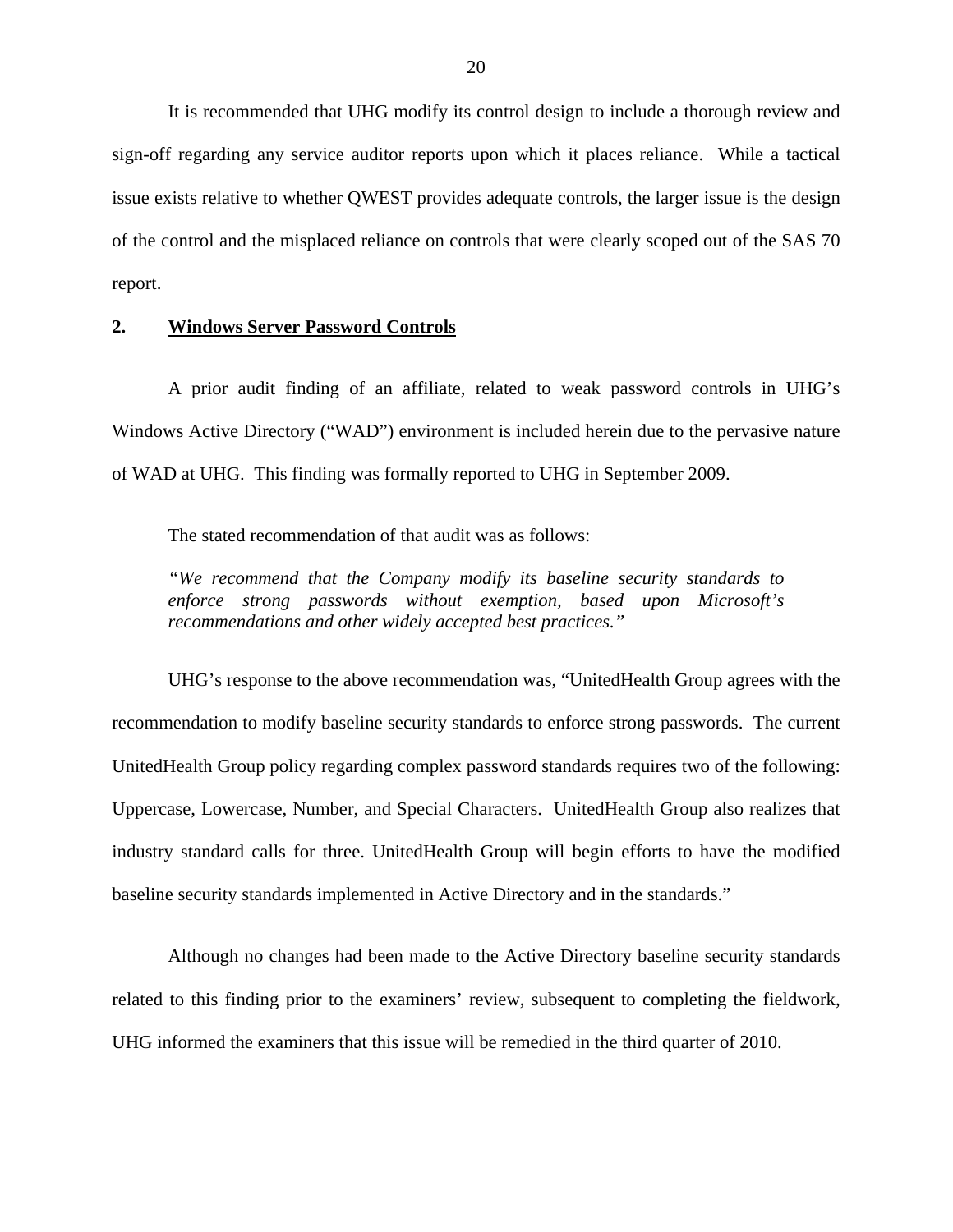<span id="page-22-0"></span>It is recommended that UHG modify its baseline security standards to enforce strong passwords without exemption, based upon Microsoft's recommendations and other widely accepted best practices.

### **3. Responses to Initial Information Gathering**

The examiners made a considerable effort to employ a strategy that relied on prior audit work, including management testing, the IAD and external auditors, and submitted detailed information gathering questionnaires to UHIC NY prior to the commencement of fieldwork. The examiners identified that certain responses provided by the Company were incomplete and/or inaccurate in certain aspects. The incomplete pre-examination questionnaire responses from UHIC NY may have been due to the examiners' use of the updated NAIC Exhibit C, as this is the first time the Company had to complete the exhibit.

It is recommended that UHIC NY update its set of IT questionnaire responses. Such updating of responses may increase the efficiency of future examinations.

### G. Internal Controls

The NAIC Risk Surveillance approach to financial examinations relies on the review of mitigating controls applicable to the inherent risks of the companies examined. In the case of UHIC NY, the mitigating controls are housed in "United Compliance", an internally developed system that, among other things, houses the documentation of the Sarbanes-Oxley control testing. These controls, related to UHG's SOX processes are tested and monitored by UHG.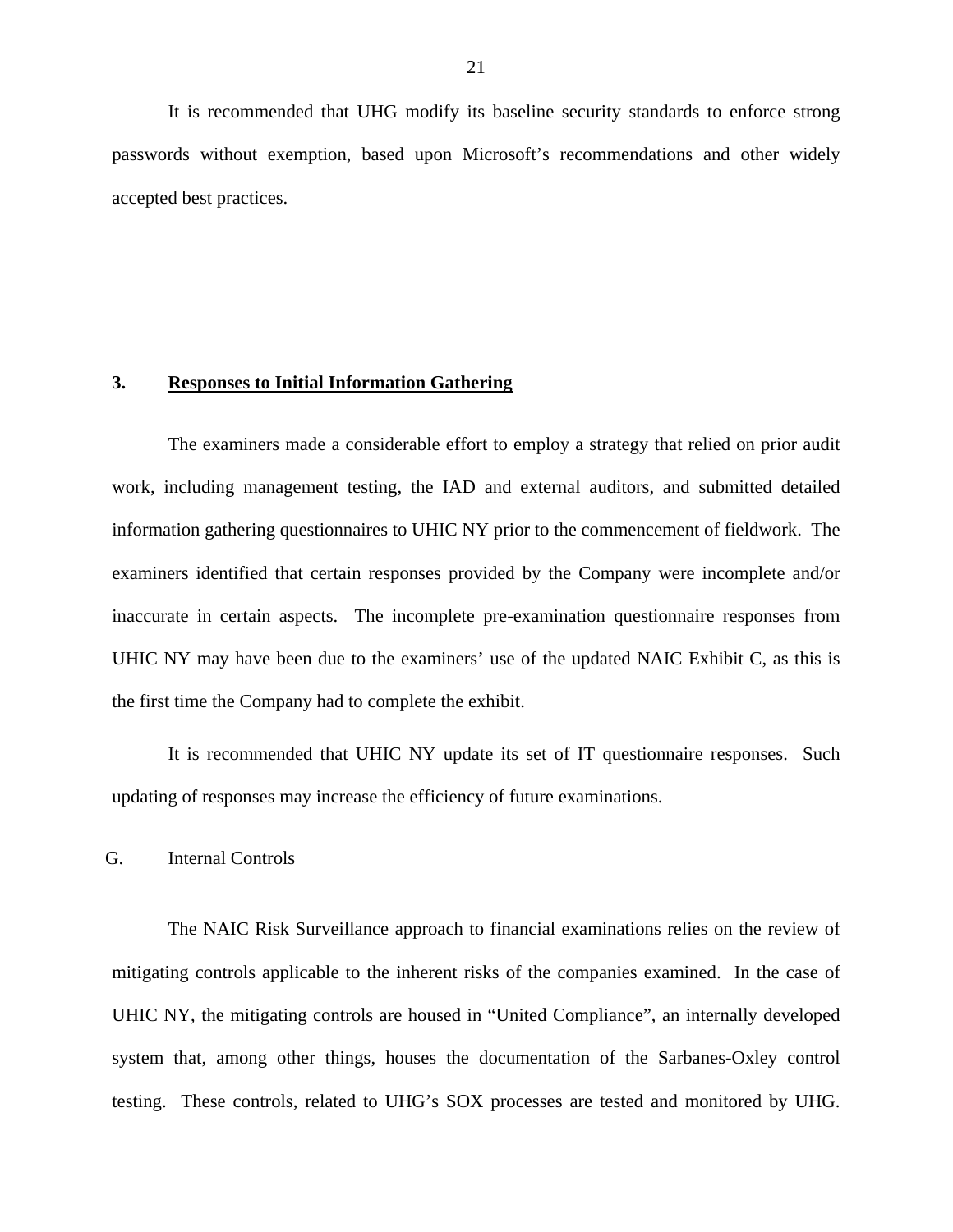Within UHG's SOX records, the internal controls applicable to UHIC NY were identified by its management.

The examiners only reviewed internal controls applicable to the Company. It was noted that during 2008, there were no specific regulations around SOX stipulated by the NAIC. A thorough review of these internal controls was an important component of the examination process. Although there were no identified material weaknesses, there were significant deficiencies identified by D&T, as well as some other internal control observations noted by the examiners during the review of the Company's internal controls that warrant attention. These are as follows:

D&T considered the following items to be a significant internal control deficiency:

• As of December 31, 2004, certain account reconciliations within Specialty Care Services - Dental Benefits Providers were not prepared and reviewed in a timely manner.

This issue was not identified in subsequent audits.

- As of December 31, 2007, internal controls over financial reporting were not operating effectively to detect:
	- 1. Financial statement errors related to the accounting for Medicare broker commission expense and liabilities;
	- 2. financial statement classification errors related to prescription drug event reserves and;
	- 3. financial statement errors related to the calculation of reinsurance recoverable with an affiliated reinsurer.

These issues were not identified in subsequent audits.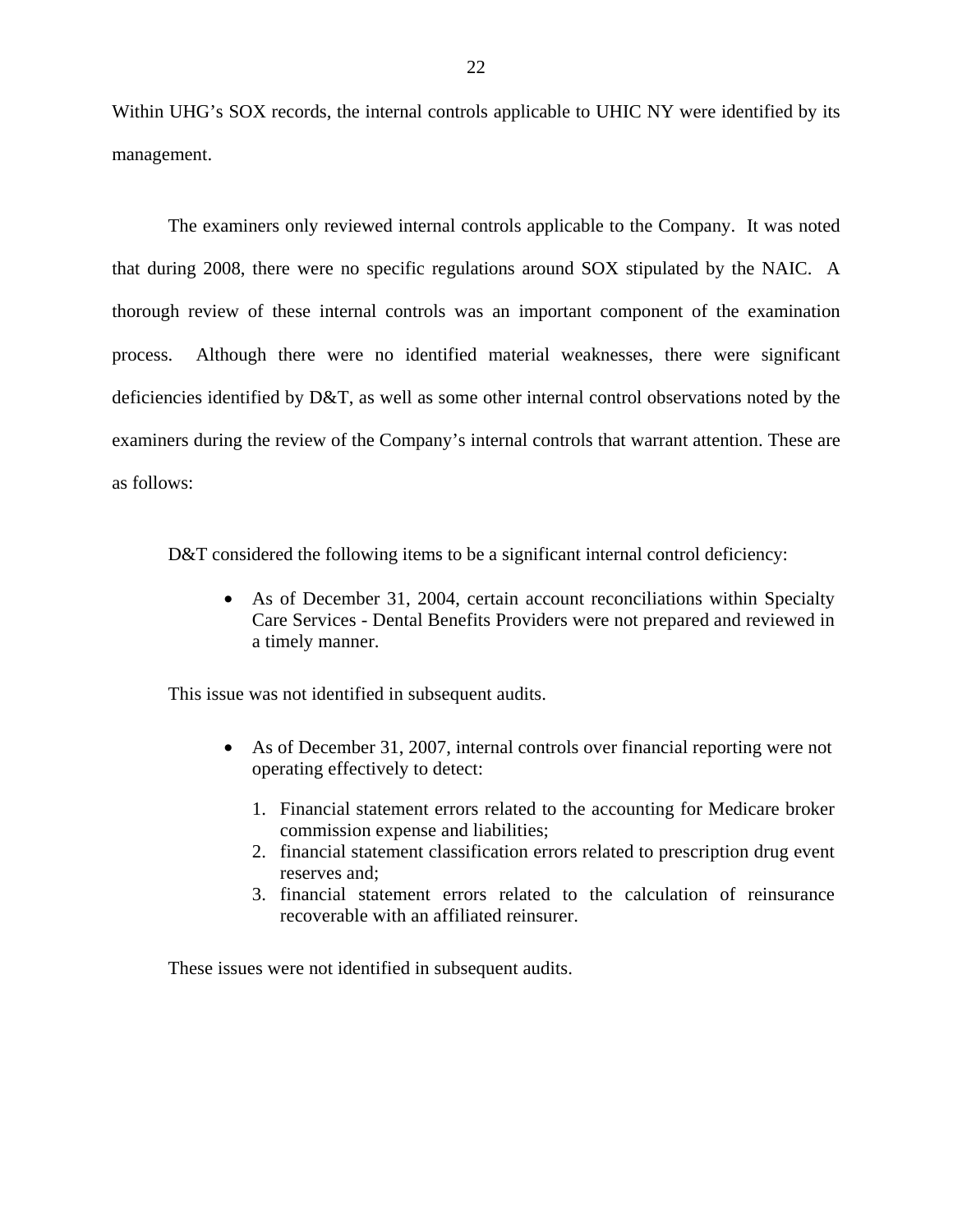# **3. FINANCIAL STATEMENTS**

# A. Balance Sheet

The following shows the assets, liabilities and capital and surplus as determined by this examination with those reported by UHIC NY as of December 31, 2008. This statement is the same as the balance sheet filed by UHIC NY in its filed annual statement as of December 31, 2008:

|                                                                          |    | Examination     | <b>Company</b>    |  |  |
|--------------------------------------------------------------------------|----|-----------------|-------------------|--|--|
| <b>Assets</b>                                                            |    |                 |                   |  |  |
| <b>Bonds</b>                                                             | \$ | 689,359,622     | \$<br>689,359,622 |  |  |
| Cash and cash equivalents                                                |    | 766, 662, 783   | 766, 662, 783     |  |  |
| Short-term investments                                                   |    | 34,619,576      | 34,619,576        |  |  |
| Receivables for securities                                               |    | 448,300         | 448,300           |  |  |
| Interest income due and accrued                                          |    | 7,601,368       | 7,601,368         |  |  |
| Uncollected premiums and agents'<br>balances in the course of collection |    | 79,928,044      | 79,928,044        |  |  |
| Accrued retrospective premiums                                           |    | 1,208,208       | 1,208,208         |  |  |
| Amounts recoverable from reinsurers                                      |    | 634,197,681     | 634,197,681       |  |  |
| Other amounts receivable under<br>reinsurance contracts                  |    | 74,808,845      | 74,808,845        |  |  |
| Amounts recoverable relating to                                          |    |                 |                   |  |  |
| uninsured plans                                                          |    | 657,602         | 657,602           |  |  |
| Net deferred tax asset                                                   |    | 5,609,674       | 5,609,674         |  |  |
| Receivables from parent, subsidiaries<br>and affiliates                  |    | 18,988,936      | 18,988,936        |  |  |
| Healthcare and other amounts<br>receivable                               |    | 24,619,933      | 24,619,933        |  |  |
| Total assets                                                             |    | \$2,338,710,572 | \$2,338,710,572   |  |  |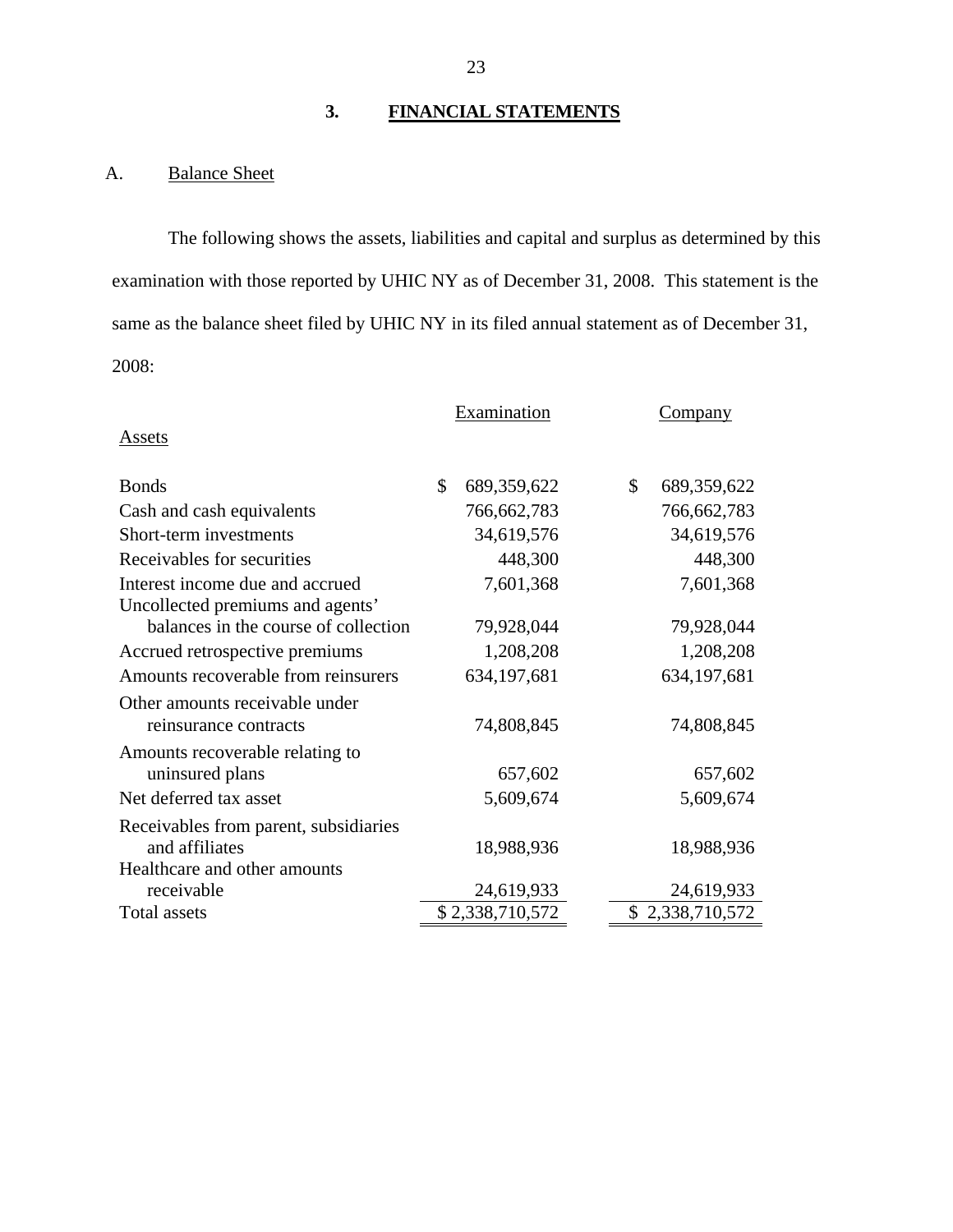|                                           | Examination |                 |               | Company         |  |
|-------------------------------------------|-------------|-----------------|---------------|-----------------|--|
| Liabilities                               |             |                 |               |                 |  |
| Claims unpaid                             | \$          | 137,186,515     | \$            | 137,186,515     |  |
| Unpaid claims adjustment expenses         |             | 2,449,531       |               | 2,449,531       |  |
| Aggregate health policy reserves          |             | 262,858,022     |               | 262,858,022     |  |
| Aggregate health claim reserves           |             | 15,738,288      |               | 15,738,288      |  |
| Premiums received in advance              |             | 10,486,282      |               | 10,486,282      |  |
| General expenses due and accrued          |             | 29,648,960      |               | 29,648,960      |  |
| Current federal and foreign income tax    |             |                 |               |                 |  |
| payable                                   |             | 4,244,273       |               | 4,244,273       |  |
| Ceded reinsurance premiums payable        |             | 997,143,504     |               | 997,143,504     |  |
| Remittances and items not allocated       |             | 4,049,910       |               | 4,049,910       |  |
| Amounts due to parents, subsidiaries      |             |                 |               |                 |  |
| and affiliates                            |             | 69,626,212      |               | 69,626,212      |  |
| Payable for securities                    |             | 69,998,688      |               | 69,998,688      |  |
| Funds held under reinsurance treaties     |             | 309,059,159     |               | 309,059,159     |  |
| Liability for amounts held under          |             |                 |               |                 |  |
| uninsured plans                           |             | 16,443          |               | 16,443          |  |
| Aggregate write-ins for other liabilities |             | 3,697,680       |               | 3,697,680       |  |
| <b>Total liabilities</b>                  |             | \$1,916,203,467 |               | \$1,916,203,467 |  |
| <b>Capital and Surplus</b>                |             |                 |               |                 |  |
| Common capital stock                      | \$          | 300,000         | $\mathcal{S}$ | 300,000         |  |
| Gross paid-in and contributed surplus     |             | 60,735,000      |               | 60,735,000      |  |
| Surplus notes                             |             | 12,300,000      |               | 12,300,000      |  |
| Unassigned funds                          |             | 349,172,105     |               | 349,172,105     |  |
| Total capital and surplus                 | \$          | 422,507,105     | \$            | 422,507,105     |  |
| Total liabilities, capital and surplus    |             | \$2,338,710,572 |               | \$2,338,710,572 |  |
|                                           |             |                 |               |                 |  |

**NOTE:** The Internal Revenue Service ("IRS") has completed audits of UHG's consolidated Federal Income Tax returns for fiscal year 2007 and prior. UHG's 2008 Federal Income Tax return is under advance review by the IRS under its Compliance Assurance Program. The examiners are unaware of any potential exposure to the Company for any tax assessment and no liability has been established herein relative to such contingency.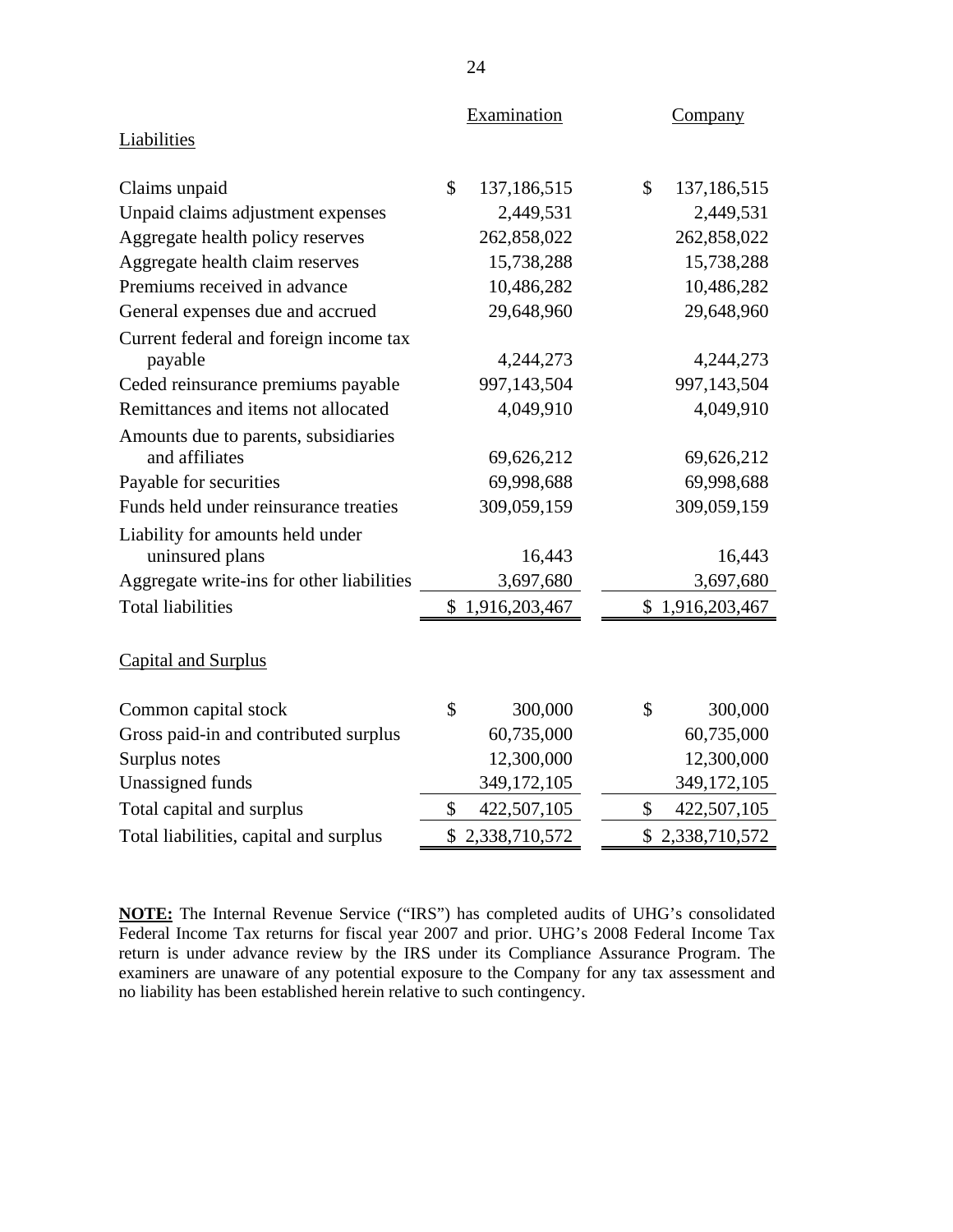# B. Statement of Revenue and Expenses

Capital and surplus increased \$234,195,957 during the five-year examination period, January 1, 2004 through December 31, 2008, detailed as follows:

| Revenue                                                            |                     |                     |
|--------------------------------------------------------------------|---------------------|---------------------|
| Premium income                                                     |                     | \$<br>5,361,978,586 |
| Change in unearned premium reserve                                 |                     | 981,797             |
| Total revenue                                                      |                     | 5,362,960,383       |
| Hospital and medical expense                                       |                     |                     |
| Hospital/medical benefits                                          | \$12,905,336,551    |                     |
| Prescription drugs                                                 | 2,409,754,654       |                     |
| Aggregate write-ins for other hospital                             |                     |                     |
| and medical                                                        | 89,965,513          |                     |
| Net reinsurance recoveries                                         | 10,810,252,236      |                     |
| Total hospital and medical expenses                                | \$<br>4,594,804,482 |                     |
| Claims adjustment expenses                                         | 184, 407, 716       |                     |
| General administrative expenses                                    | 451,619,189         |                     |
| Increase in reserves for life and<br>accident and health contracts | (4,578,000)         |                     |
| Total underwriting expenses                                        |                     | 5,226,253,387       |
| Net underwriting gains (or losses)                                 |                     | \$<br>136,706,996   |
| Net investment gains (or losses)                                   |                     | 178,943,548         |
| Aggregate write-ins for other income                               |                     | (188,291)           |
| Net income before federal and foreign                              |                     |                     |
| income taxes                                                       |                     | \$<br>315,462,253   |
| Federal and foreign income taxes                                   |                     |                     |
| incurred                                                           |                     | 92,900,418          |
| Net income                                                         |                     | \$<br>222,561,835   |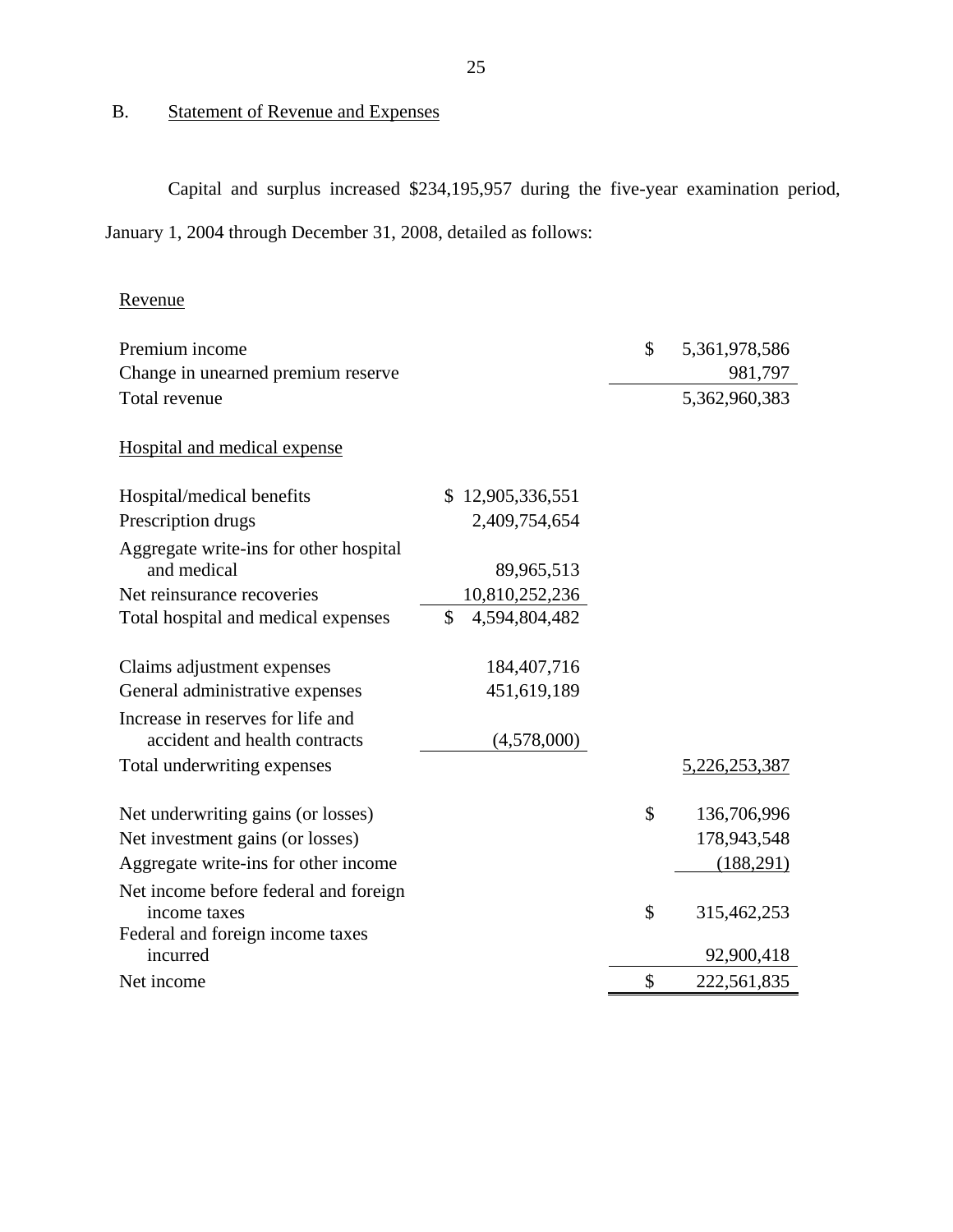C. Change in Capital and Surplus

| Capital and surplus, per report on<br>examination as of December 31, 2003 |                            |                             | \$<br>188, 311, 147 |
|---------------------------------------------------------------------------|----------------------------|-----------------------------|---------------------|
|                                                                           | Gains in<br><b>Surplus</b> | Losses in<br><b>Surplus</b> |                     |
| Net income                                                                | \$222,561,835              |                             |                     |
| Net change in unrealized capital gains<br>(or losses)                     |                            | \$<br>9,556                 |                     |
| Change in net deferred income tax                                         | 853,772                    |                             |                     |
| Change in non-admitted assets                                             |                            | 8,079,083                   |                     |
| Paid-in surplus                                                           | 5,900,000                  |                             |                     |
| Aggregate write-ins for gains (or losses)<br>to surplus                   | 12,484,697                 |                             |                     |
| Increase in surplus due to restatement<br>after merger                    | 484,292                    |                             |                     |
| Net change in capital and surplus                                         |                            |                             | \$<br>234, 195, 957 |
| Capital and surplus, per report on<br>examination as of December 31, 2008 |                            |                             | \$<br>422,507,105   |

### **4. CLAIMS UNPAID**

The examination liability of \$137,186,515 for the above captioned account is the same as the amount reported by the Company in its filed annual statement as of December 31, 2008. The examination analysis of the claims unpaid reserve was conducted in accordance with generally accepted actuarial principles and practices and was based on statistical information contained in the Company's internal records and in its filed annual statements as verified by the examiners. The examination reserve was based upon actual payments made through a point in time, plus an estimate for claims remaining unpaid at that date. Such estimate was calculated based on actuarial principles, which utilized the Company's experience in projecting the ultimate cost of claims incurred on or prior to December 31, 2008.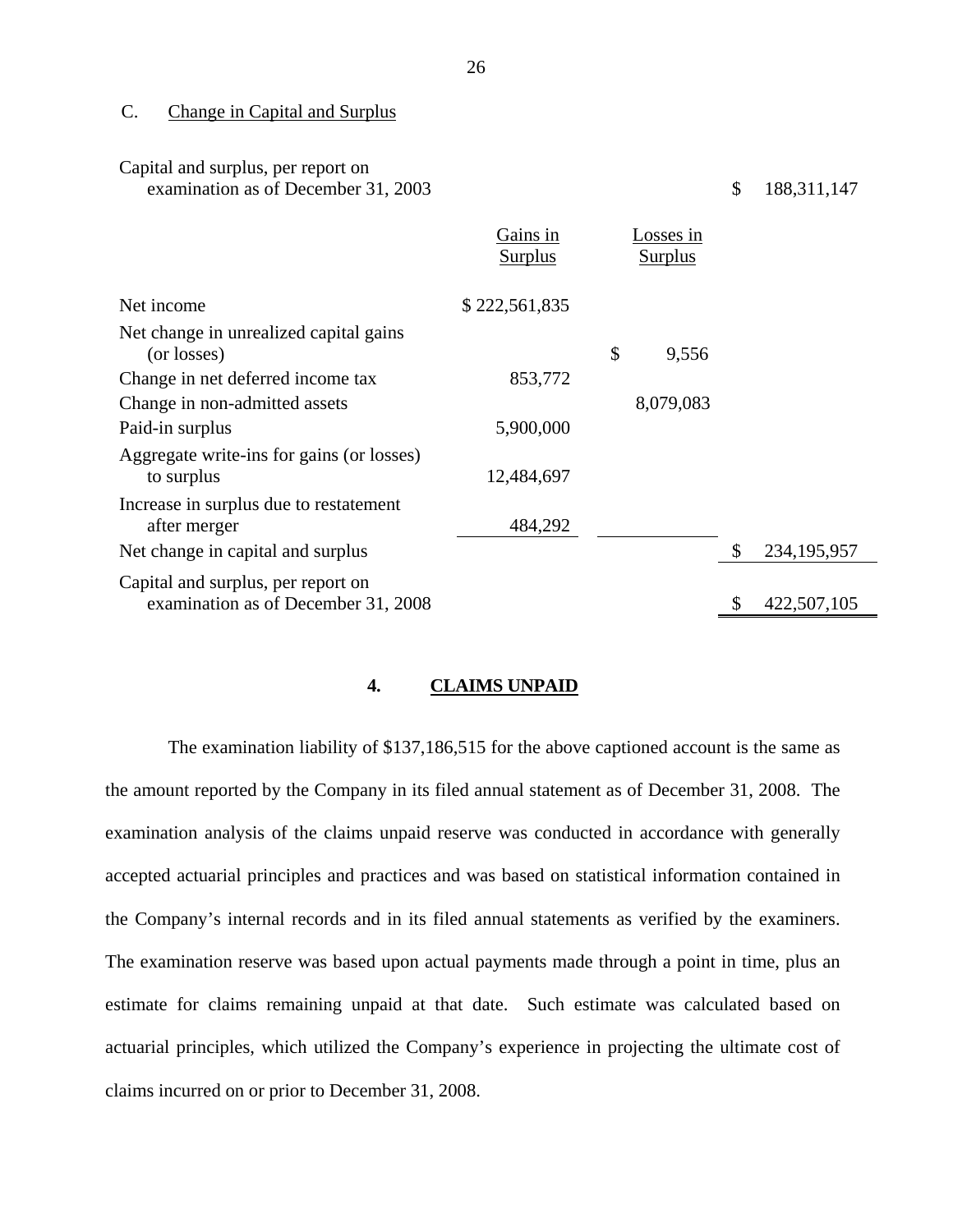### **5. COMPLIANCE WITH PRIOR REPORT ON EXAMINATION**

<span id="page-28-0"></span>The prior report on examination as of December 31, 2003, contained the following ten (10) comments and recommendations pertaining to the financial portion of the examination (page number refers to the prior report on examination):

**ITEM NO. PAGE NO.** 

### **Management**

1. It is recommended that UHINY comply with its by-laws and hold 6 Board of Directors meetings on at least a quarterly basis.

*The Company has complied with this recommendation.* 

2. It is recommended that UHINY establish procedures to ensure that 6 unanimous written consent of all directors is received before adopting any written actions.

*The Company has complied with this recommendation.* 

3. It is also recommended that the aforementioned written actions be 6 unanimously ratified by the current board of directors.

*The Company has complied with this recommendation.* 

## **Management Services Agreement**

4. It is recommended that United HealthCare Service, LLC submit 13 statements listing the services provided and the amount of estimated charges to the Company for such services in compliance with the requirements of its management agreement.

*The Company has complied with this recommendation.*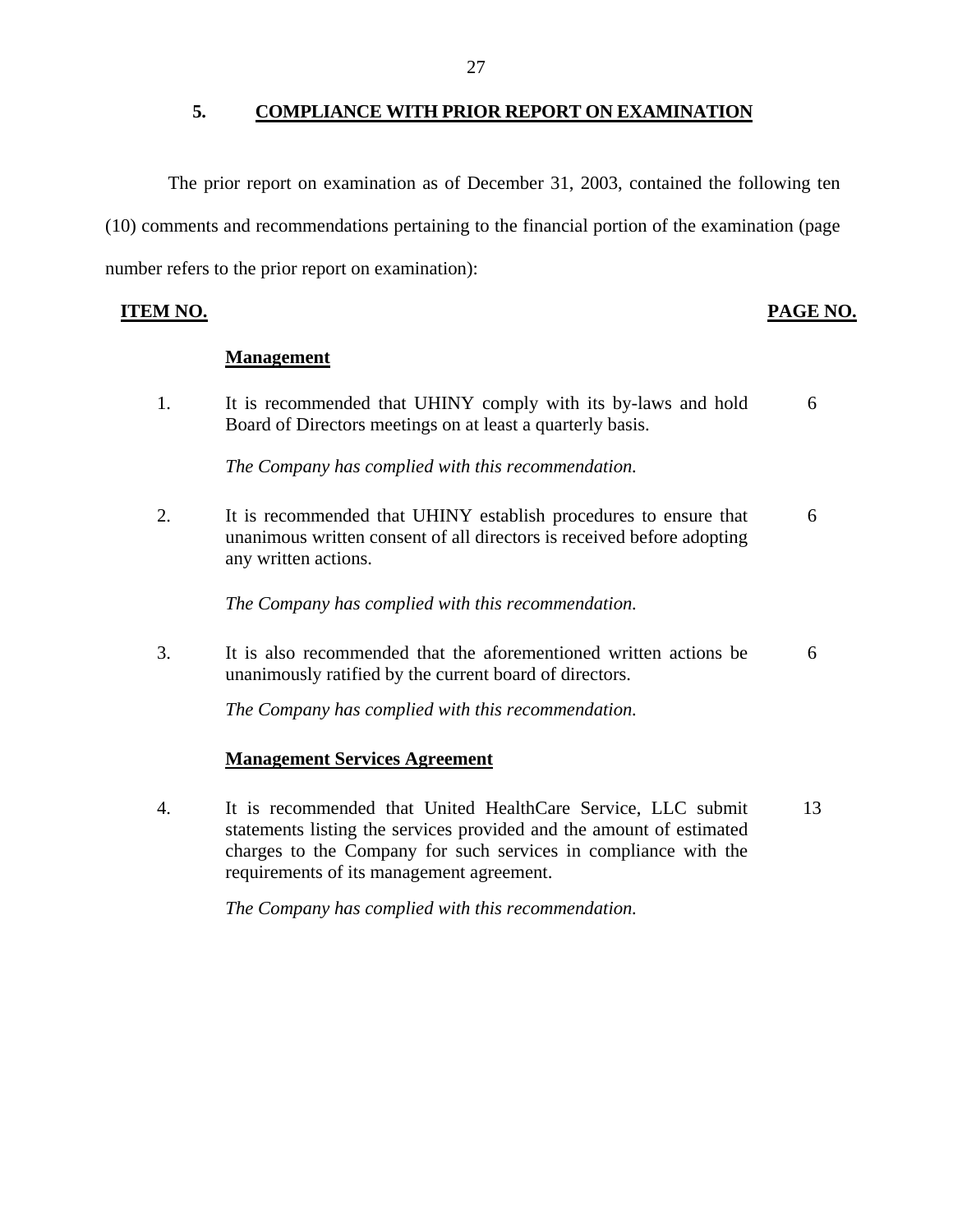### **Custodial Agreement**

5. It is recommended that the Company amend its custodial agreement 15 to include that the bank shall have in-force, for its own protection, Bankers Blanket Bond Insurance of the broadest form available for commercial banks and will continue to maintain such insurance. The bank is to give the insurer 60 days written notice of any material change in the form or amount of such insurance for termination of this coverage.

28

### *The Company has complied with this recommendation.*

6. It is recommended that the Company has written instructions 15 hereunder shall be signed by any two of the insurer's authorized officers specified in a separate list for this purpose. This list will be furnished to the bank from time to time and signed by the treasurer or an assistant and certified under the corporate seal by the secretary or an assistant secretary.

### *The Company has complied with this recommendation.*

7. It is recommended that the agreement should have a provision that 15 would give the insurer the opportunity to secure the most recent report on the review of the custodian's system of internal control, pertaining to custodian record keeping, as issued by internal or independent auditors.

*The Company has complied with this recommendation.* 

### **Accounts and Records**

8. It is recommended that the Company make appropriate disclosures in 16 its annual statement filings in accordance with paragraph 18 of SSAP No. 45.

*The Company has complied with this recommendation.* 

9. It is recommended that the Company report its interest due and 16 accrued on page 2 line 11 of its annual statement.

*The Company has complied with this recommendation.*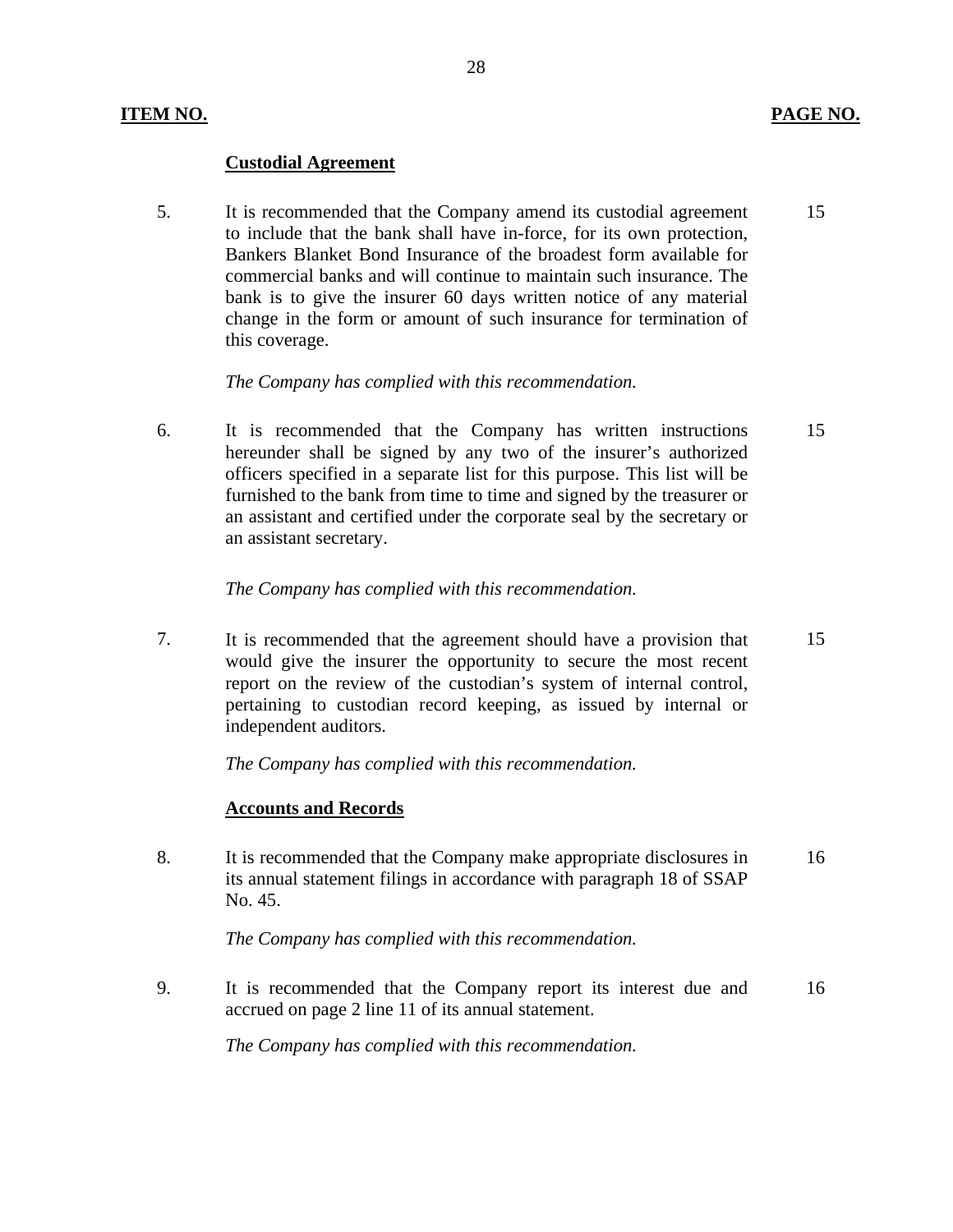### **ITEM NO. PAGE NO.**

10. It is recommended that UHINY adjust its net investment income earned amounts on both its income statement and investment income exhibit, to reflect the accrued interest receivable amount. 16

*The Company has complied with this recommendation.*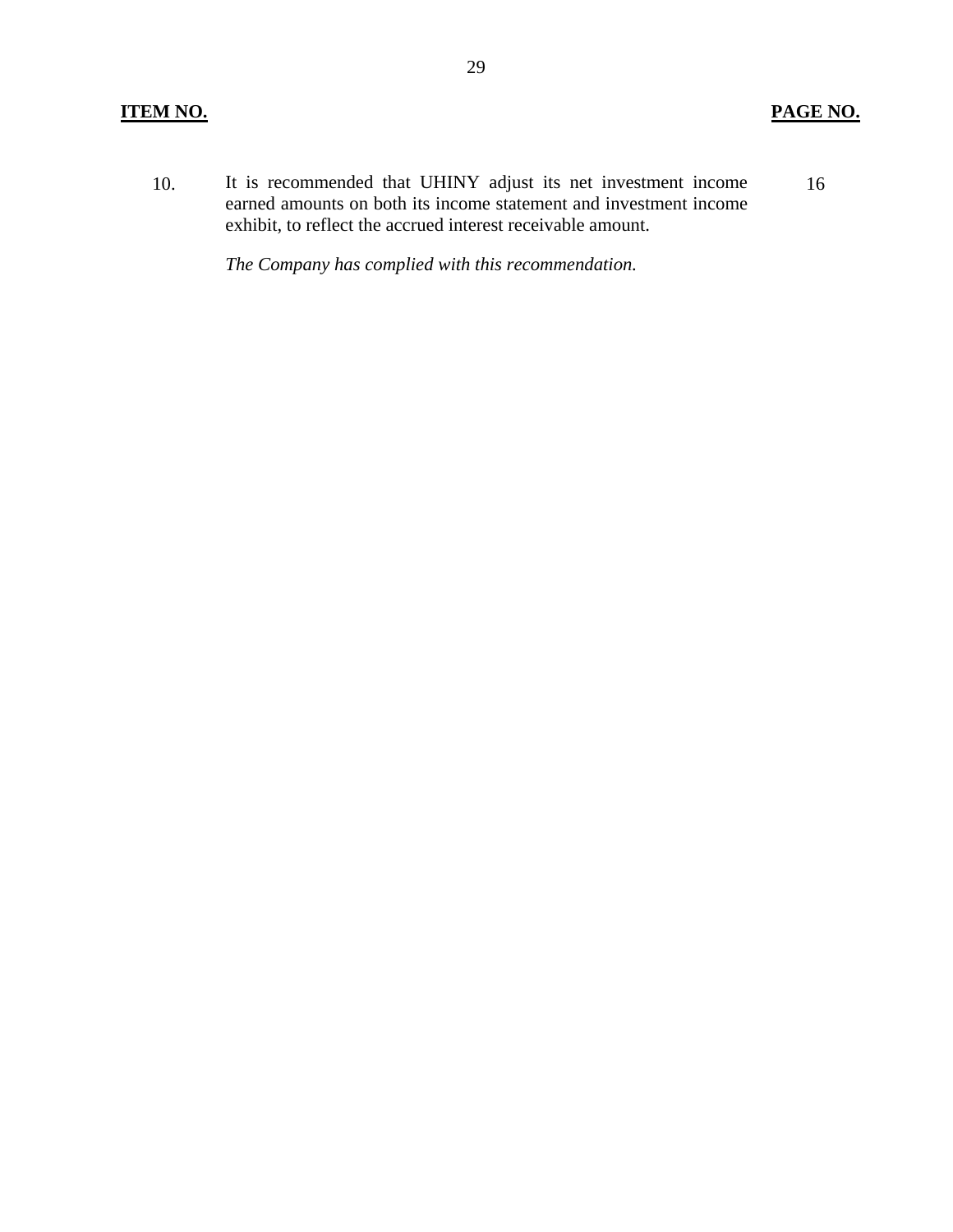### **6. SUMMARY OF COMMENTS AND RECOMMENDATIONS**

### **PAGE NO.**

9

### **ITEM**

### A. **Enterprise Risk Management Function**

The Company has informed the Department that subsequent to the examination date, it implemented projects that address some of the above items. As part of the risk-focused surveillance approach, as described in the Handbook, the Department will follow up on key Company initiatives.

### B. **General Auditor Compensation Approval**

It is recommended that the AC's review and approval of the General Auditor's compensation be explicitly stated in the minutes going forward. 10

### C. **Quality Assurance Review**

It is recommended that in accordance with IIA Standard 1300, UHG's IAD implement a QAR process, including a self-assessment by the IAD, followed by an external review performed by a qualified third party. 10

### D. **New York Legal Entities Audit Committee Self-Assessment**

It is recommended that the Company's (legal entity) Audit Committee perform a periodic self-assessment, with results documented and communicated to the UHIC NY board. 11

### E. **Company Board of Directors Self-Assessment**

It is recommended that the Company's BOD perform a periodic self-assessment and that the results of such self-assessment be documented. 11

### F. **Enhancements to Internal Audit Methodology Documentation**

It is recommended that the IAD consider modifying its written methodology/guidelines to more accurately reflect the comprehensive methodologies, processes and guidelines it has in place. 11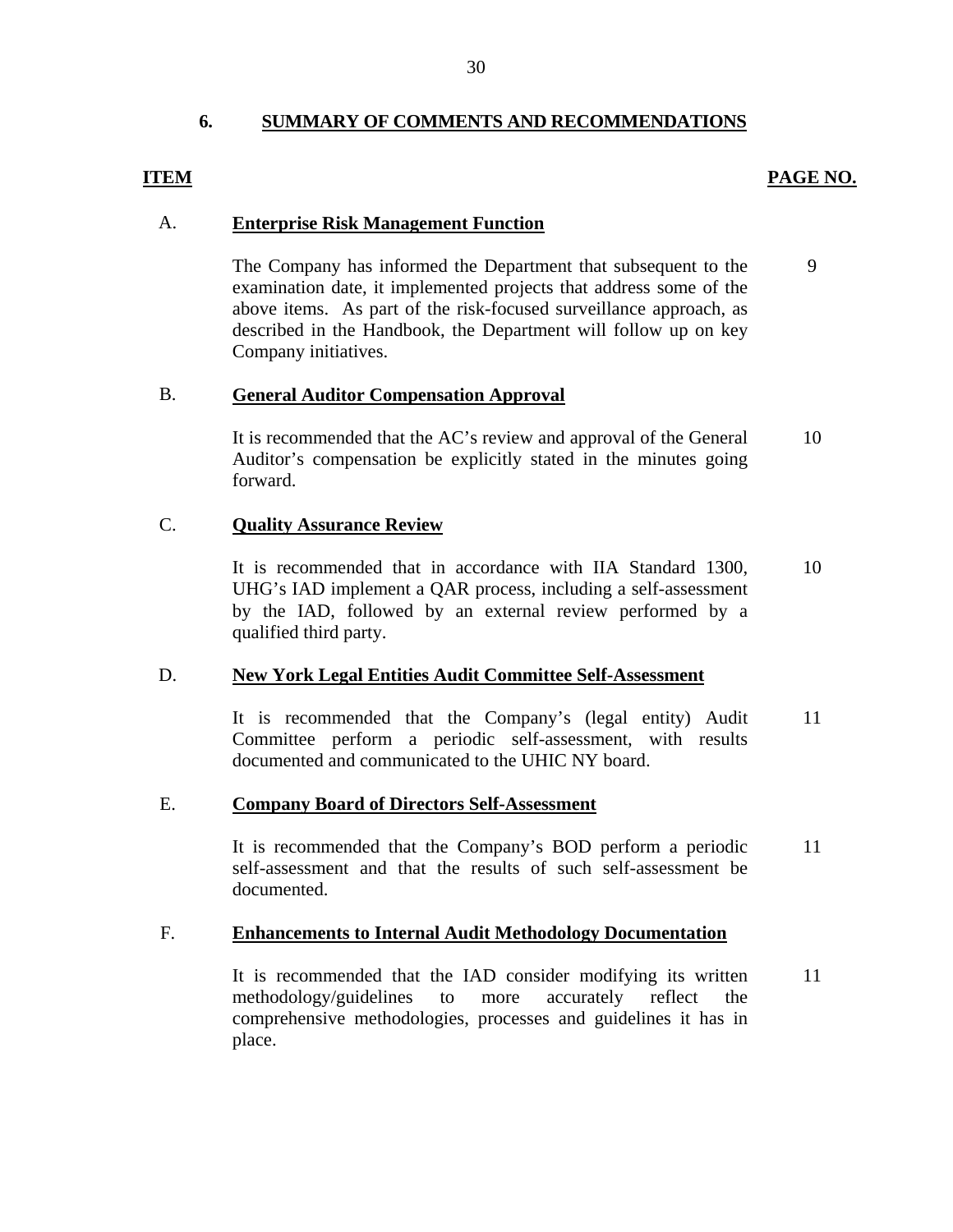12

# **ITEM**

# G. **The Company's Compliance Testing**

It is recommended that the IAD continue to design and document its test plan to ensure that the Company is regularly scoped into its compliance testing, relative to the laws and regulations applicable to the Company. Consideration should be given to the (specific) frequency of such testing.

### H. **Improper Reliance on Service Auditor's Report**

It is recommended that UHG modify its control design to include a thorough review and sign-off regarding any service auditor reports upon which it places reliance. While a tactical issue exists relative to whether QWEST provides adequate controls, the larger issue is the design of the control and the misplaced reliance on controls that were clearly scoped out of the SAS 70 report. 19

### I. **Windows Server Password Controls**

It is recommended that UHG modify its baseline security standards to enforce strong passwords without exemption, based upon Microsoft's recommendations and other widely accepted best practices. 20

### J. **Responses to Initial Information Gathering**

It is recommended that UHIC NY update its set of IT questionnaire responses. Such updating of responses may increase the efficiency of future examinations. 19